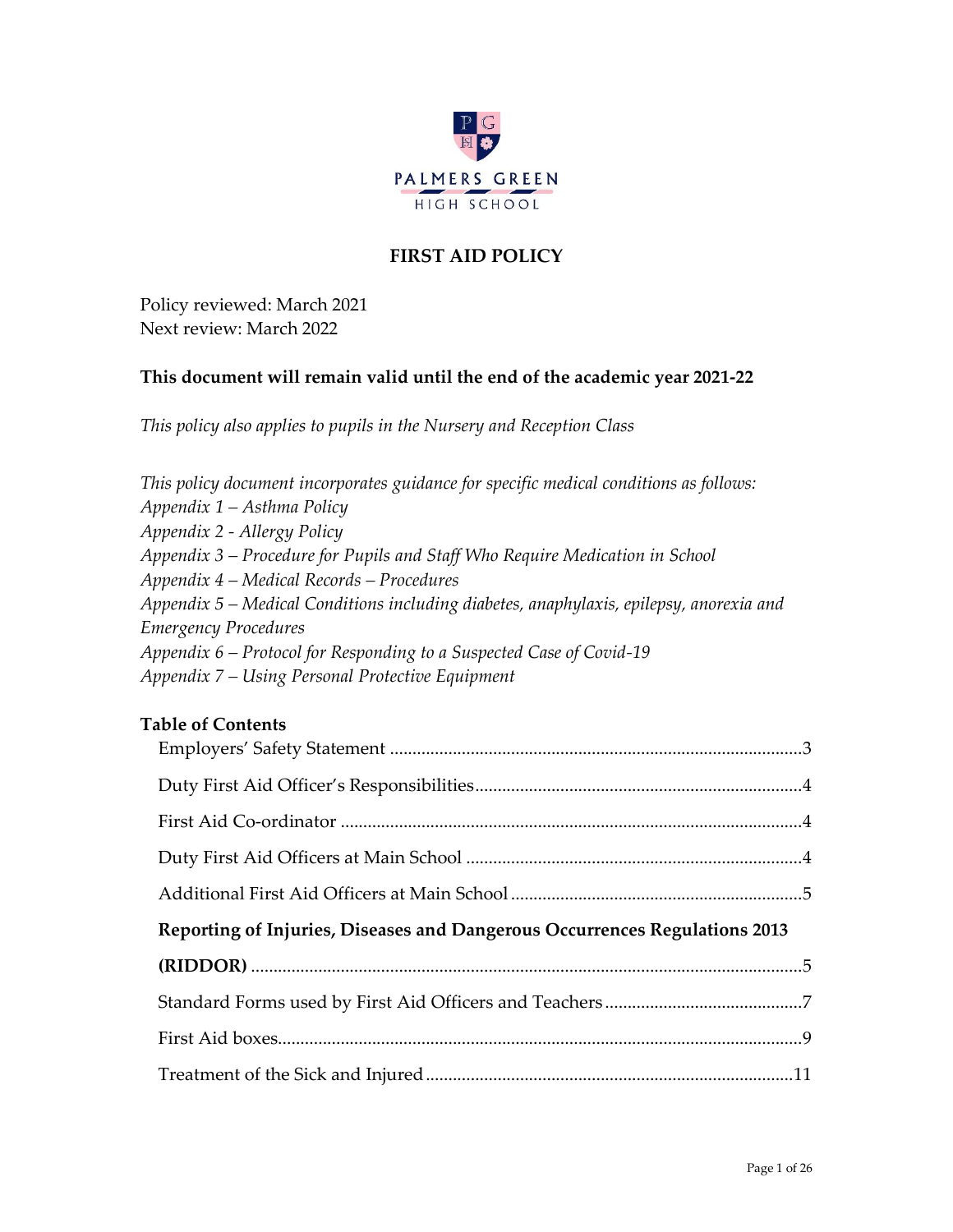| PROCEDURE FOR PUPILS WHO REQUIRE MEDICATION IN SCHOOL 17   |
|------------------------------------------------------------|
| PROCEDURE FOR STAFF WHO REQUIRE MEDICATION IN SCHOOL 18    |
|                                                            |
|                                                            |
|                                                            |
|                                                            |
|                                                            |
| PROTOCOL FOR RESPONDING TO A SUSPECTED CASE OF COVID-19 24 |
|                                                            |
|                                                            |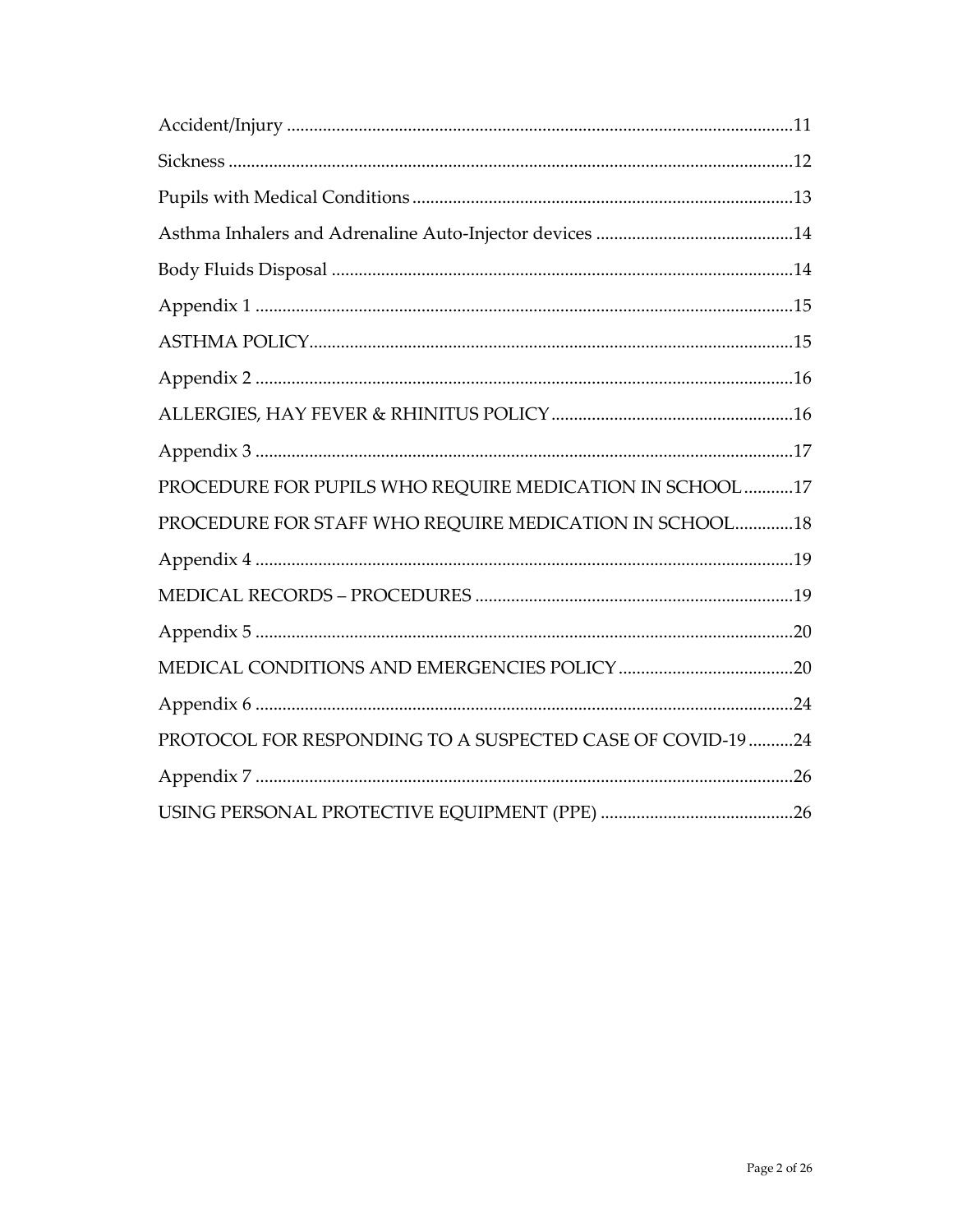## <span id="page-2-0"></span>**Employers' Safety Statement**

The Health and Safety (First-Aid) Regulations 1981 place a duty on employers to provide adequate and appropriate first aid equipment, facilities and qualified firstaid personnel to their employees. However, this obligation under these Regulations does not extend to non-employees, including pupils. In its guidance, the Health & Safety Executive (HSE) strongly encourages employers to consider others when carrying out their assessment of first aid needs and to make provision for them.

Giving consideration to the factors detailed in the Health and Safety (First-Aid) Regulations 1981, the School is committed to providing adequate first-aid personnel, equipment and facilities to deal with ill-health and injuries to pupils and staff.

This policy is written in accordance with paragraph 13 of ISSRs 2014, which came into force on 5th January 2015.

The arrangements for first aid provision are intended to be adequate to cope with all reasonably foreseeable incidents in a timely and competent manner, and are regularly reviewed to ensure that provision is adequate.

The School has a number of staff, listed below, who are fully trained in First Aid at Work and/or Paediatric First Aid as appropriate. There is a First Aid Officer on site between the hours of 8.15am – 5.00pm (Monday to Friday) during term time. In addition, when the pupils are engaged in School activities on School premises outside these hours, appropriate first aid provision is made e.g. Christmas Fayre, 11+ examinations day, breakfast club and so on.

All staff are instructed that if there is any doubt as to the severity or extent of any injury and a First Aid Officer is not readily available, the first response must be to dial 999.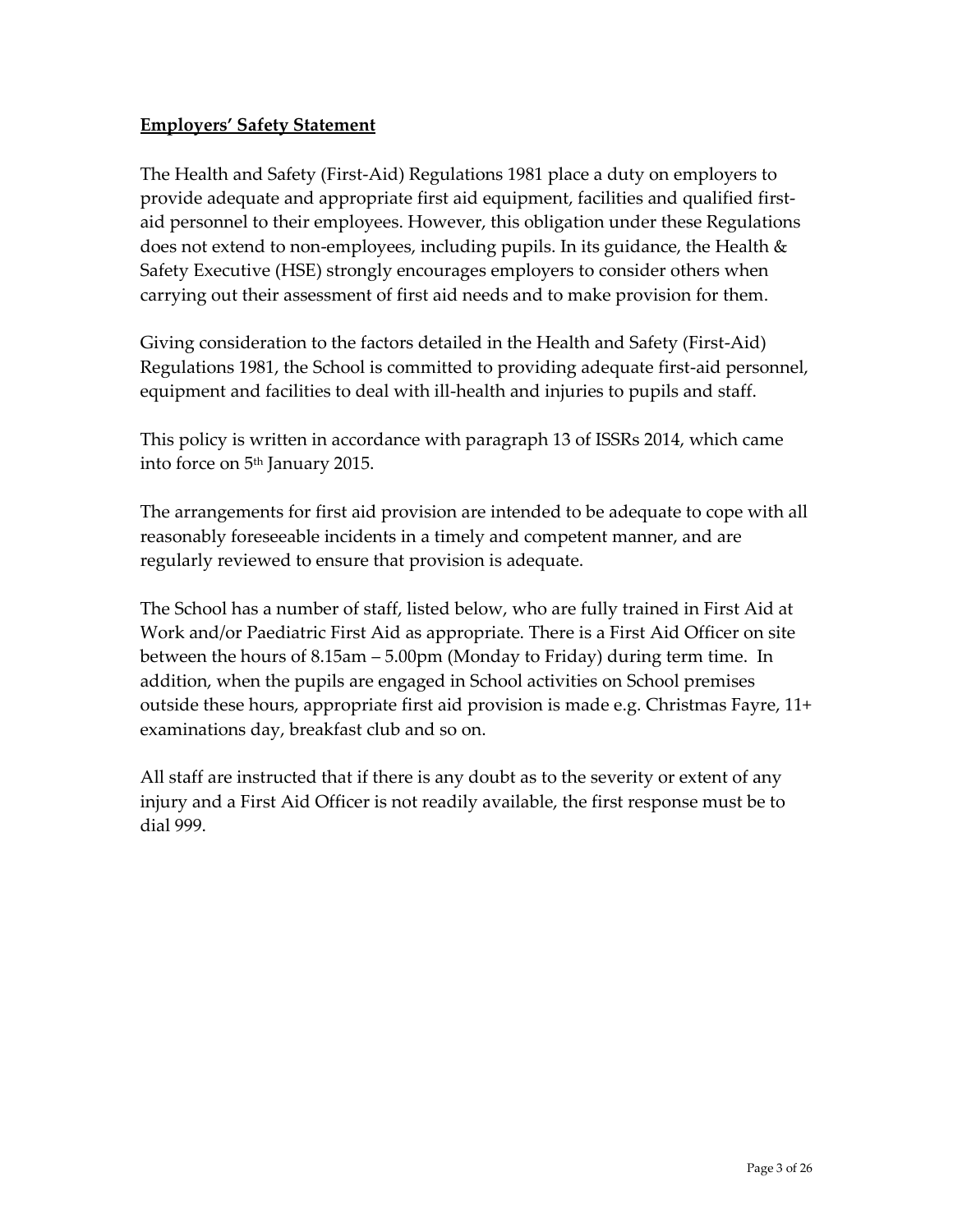## <span id="page-3-0"></span>**Duty First Aid Officer's Responsibilities**

- Treatment of the sick and injured in a timely and competent manner.
- Ensuring the Headmistress, teachers, parents and guardians are informed of accidents and illness where appropriate.
- Distribution and maintenance of First Aid equipment throughout the School.
- Providing First Aid Kits for School trips.
- Keeping records of illness and accidents/injuries/incident

**If the accident or emergency is sufficiently serious, for example, the pupil is unconscious or having breathing difficulties, staff should ensure that the emergency services are contacted immediately by dialing 999 without waiting for advice from the duty First Aid Officer. (An ambulance should always be called if it has been necessary to use an Adrenaline Auto-Injector device – see Appendix 5.)**

### <span id="page-3-1"></span>**First Aid Co-ordinator**

• Mrs H Bhundia (FAW, Paediatric & Mental Health First Aid) - every day except for Wednesday

### <span id="page-3-2"></span>**Duty First Aid Officers at Main School**

FAW = First Aid at Work

- Mrs H Bhundia (FAW, Paediatric and Mental Health First Aid) every day except for Wednesday
- Mrs H Dodi (FAW & Paediatric)
- Mrs A Hassan (FAW & Paediatric)
- Mrs M Nicolaou (FAW & Paediatric)
- Mrs S Hagi Savva (FAW & Paediatric)
- Mrs M Sinfield (FAW & Paediatric)

### **Duty First Aid Officers at the Nursery**

- Mrs S Harney (FAW and Paediatric)
- Mrs A Michael (FAW and Paediatric)
- Mrs K Gil (Paediatric)

Mrs Bhundia, Mrs Dodi, Mrs Hassan, Mrs Nicolaou, Mrs Hagi Savva and Mrs Sinfield work as teaching assistants and have time allocated for first aid duty. The Duty First Aid Officers' rota is displayed on the door to the Medical Room, in the Prep Dept and in the School Office. The Duty First Aid Officer can be contacted by calling the School Office.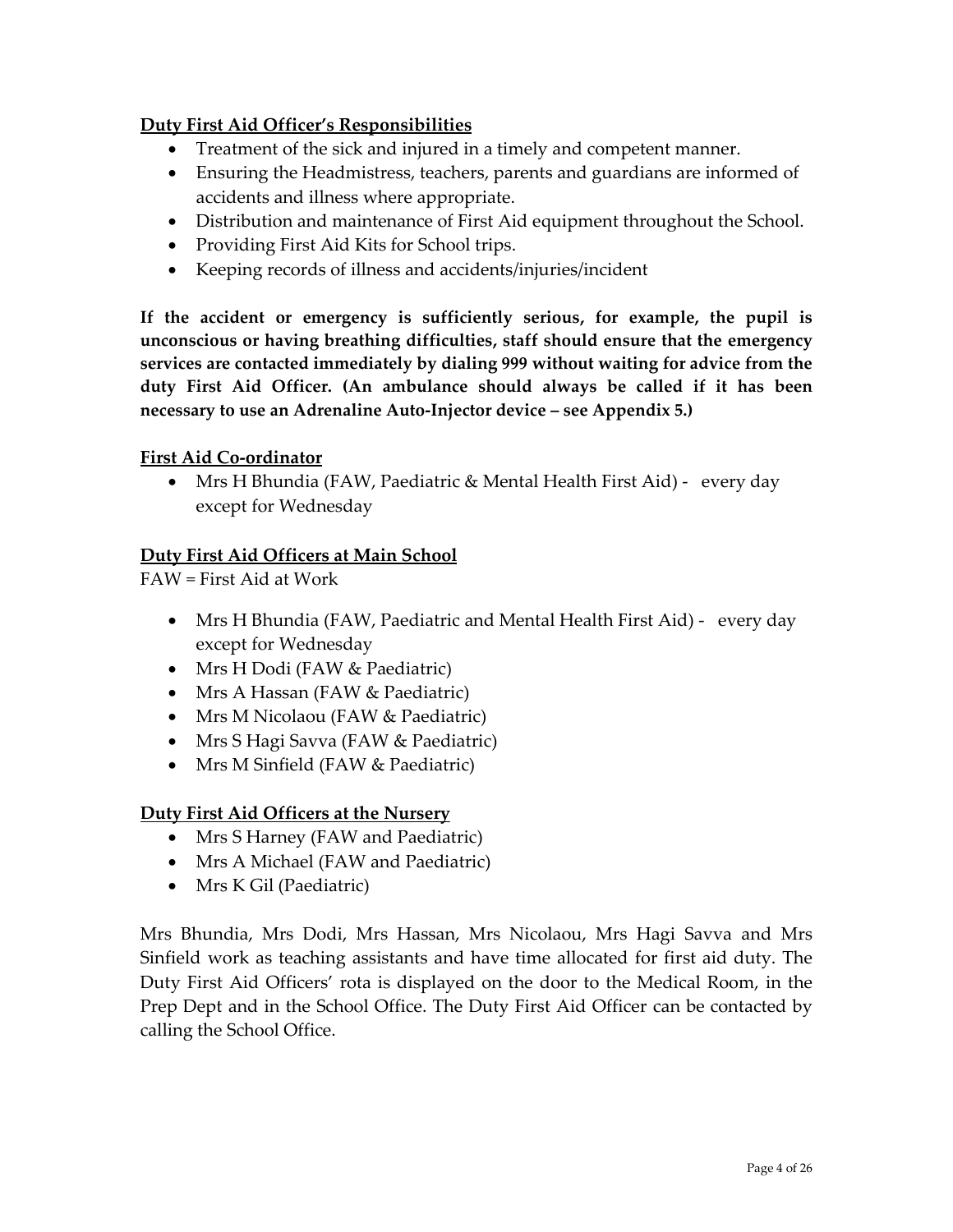The following First Aid Officers can be called upon if any of the Duty First Aid Officers are not available:

## <span id="page-4-0"></span>**Additional First Aid Officers at Main School**

- Mrs B Kennedy (PE) (FAW)
- Mrs W Kempster (Headmistress) (FAW)
- Mr Frank McLoughlin (FAW)
- Miss Hannah Lucas (Deputy Head) (FAW, Paediatric & Mental Health First Aid)
- Mrs M Mehran (Science) (FAW)
- Mrs J Pauk (Lower School) (FAW)
- Miss L Selley (PE) (FAW)
- Mr D Singh (FAW)
- Mrs S Turanli (PE) (FAW)

A list of current holders of a first aid qualification is on the notice board in the staff room, outside the School Office and at other locations around the School.

All designated First Aid Officers hold current certification which is updated at least every three years or in accordance with current legislation.

### **Adrenaline Auto-Injector device Training**

Adrenaline Auto-Injector device training is offered to staff on a regular basis. This last took place on Monday 2nd September 2019.

#### **Defibrillator**

Defibrillator training is offered to staff on a regular basis. This last took place on Monday 2 nd September 2019.

## <span id="page-4-1"></span>**Reporting of Injuries, Diseases and Dangerous Occurrences Regulations 2013 (RIDDOR)**

The School has legal duties under RIDDOR that require it to report and record some work-related accidents. Responsibility for reporting to the Health and Safety Executive (HSE) under RIDDOR has been delegated to the Bursar.

RIDDOR requires employers and others in control of premises to report certain accidents, diseases and dangerous occurrences arising out of or in connection with work. Only in limited circumstances will an incident need notifying to the Health and Safety Executive under RIDDOR. Most incidents that happen in School or on school trips do not need to be reported. For guidance on what needs to be reported and what records must be kept, please refer to the HSE Information Sheet: Incident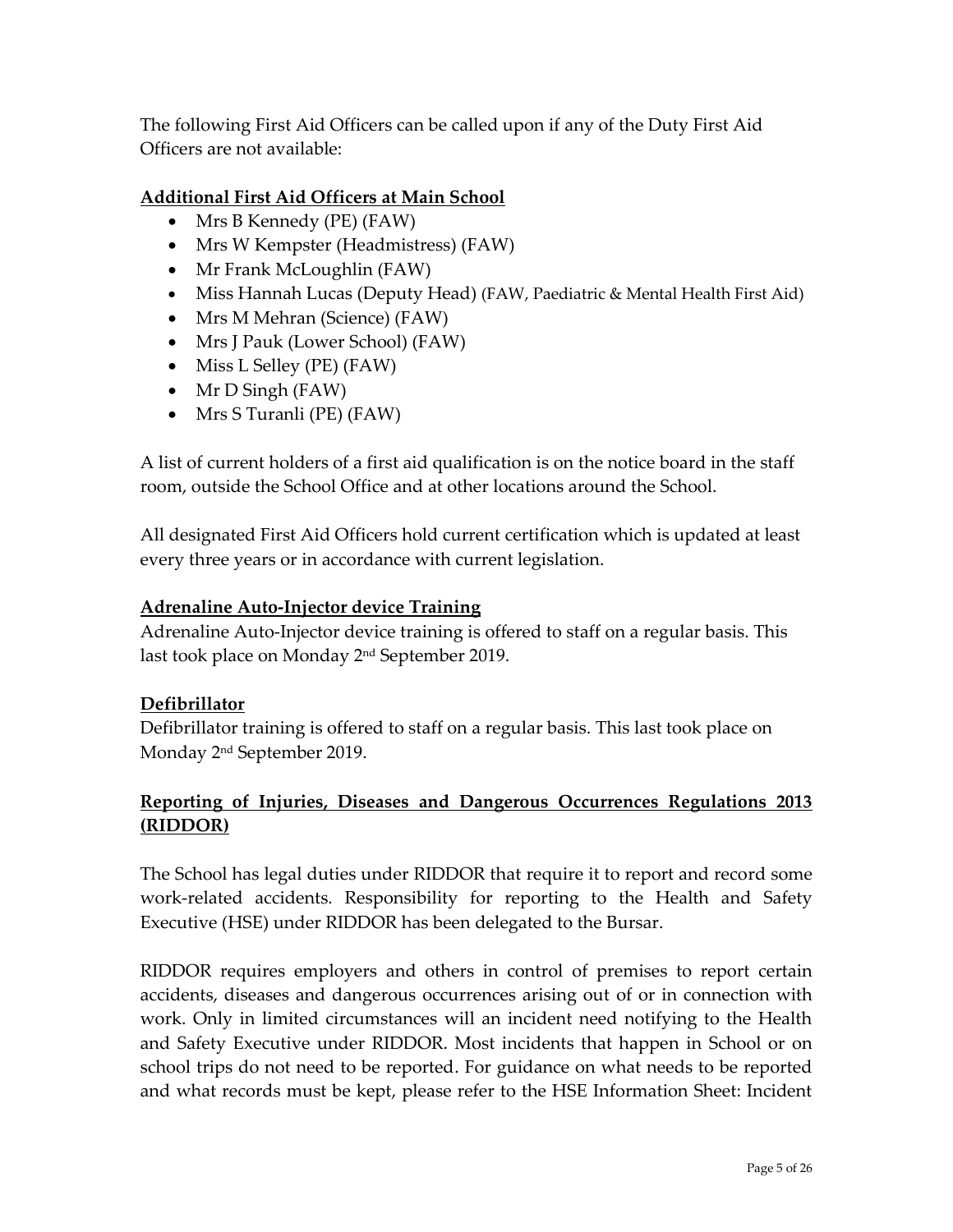reporting in schools (accidents, diseases and dangerous occurrences) at <http://www.hse.gov.uk/pubns/edis1.pdf>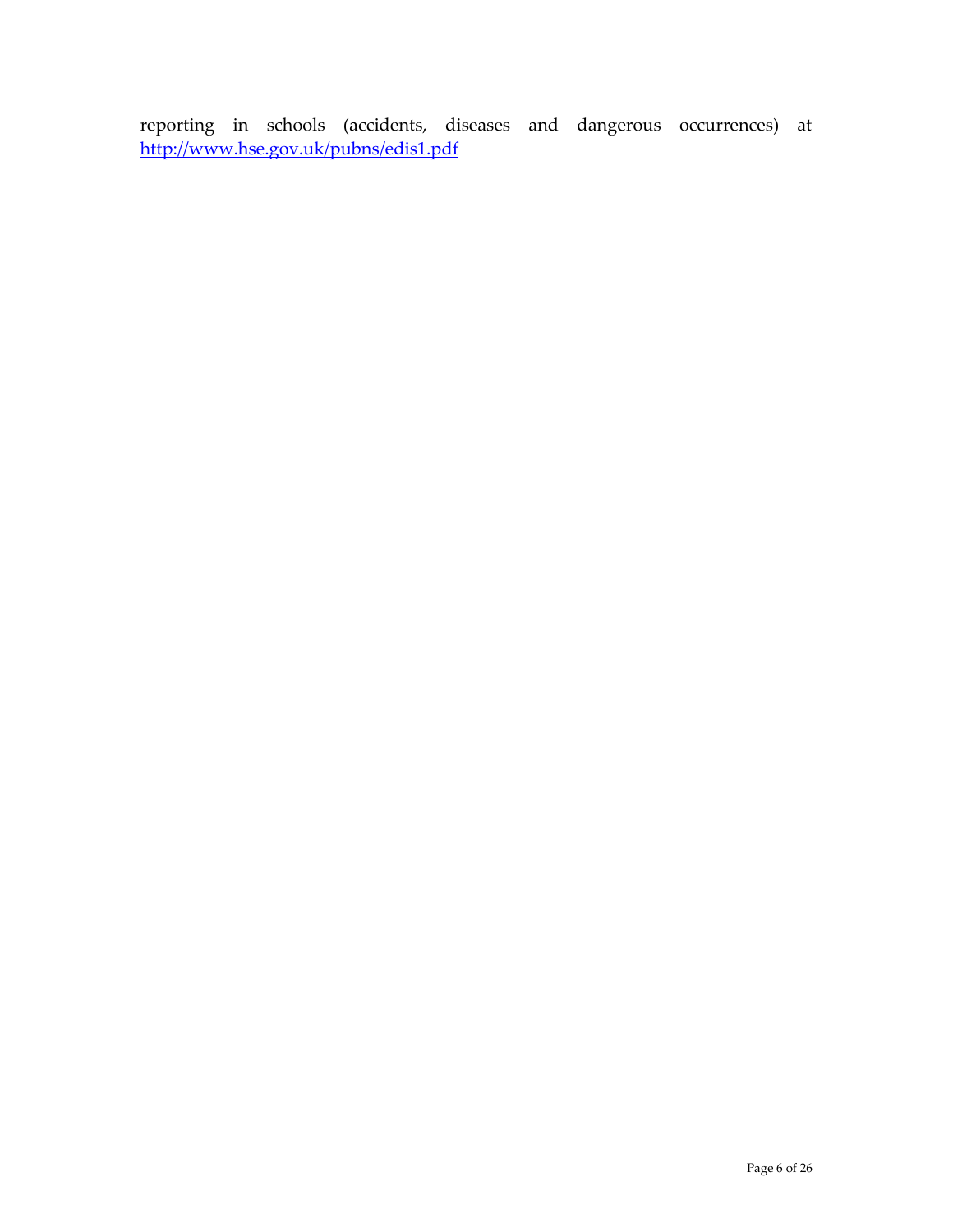## <span id="page-6-0"></span>**Standard Forms used by First Aid Officers and Teachers**

All are kept in the Medical Room.

## **1. Accident/Incident/Illness Report Slip (including head injuries)**

The top copy of the carbonated form should be given to a pupil for their parent/carer. In the Prep Department the form is given to the class teacher.

### 2. **Accident Record**

The main accident book is for any major injuries and for when a child is sent to hospital.

### 3. **Medical Log Book**

To be used for pupils who have an Inhaler, an Adrenaline Auto-Injector device and any other medical problems. Logbooks are to be used when the pupil or staff has administered medication. It also has to be written in the School Medicine Administration Record.

### **4. Health Care Plan Forms**

To be used for pupils who have an Inhaler, an Adrenaline Auto-Injector device and any other medical problems. This provides the School with full details about when a pupil is to use their medication.

### **5. Medicine Administration Record**

This is a log detailing medicines administered by the First Aid Officer to a pupil. The file containing this log is kept in the cupboard in the Medical Room

### **6. Note to First Aid Officer from class teacher**

If a pupil needs to see a First Aid Officer the teacher in charge of the lesson must complete a form, which is to be sent with the pupil. The First Aid Officer will complete the bottom of the form and return it with the pupil to the teacher informing them of treatment.

#### **7. Permission Slip – School Medication Record – administered by School**

This is a form from parents authorising the School to administer medicine on their behalf.

### **8. Permission Slip – School Medication Record – self-administered**

This is a form from parents authorising the School to allow the pupil to selfadminister.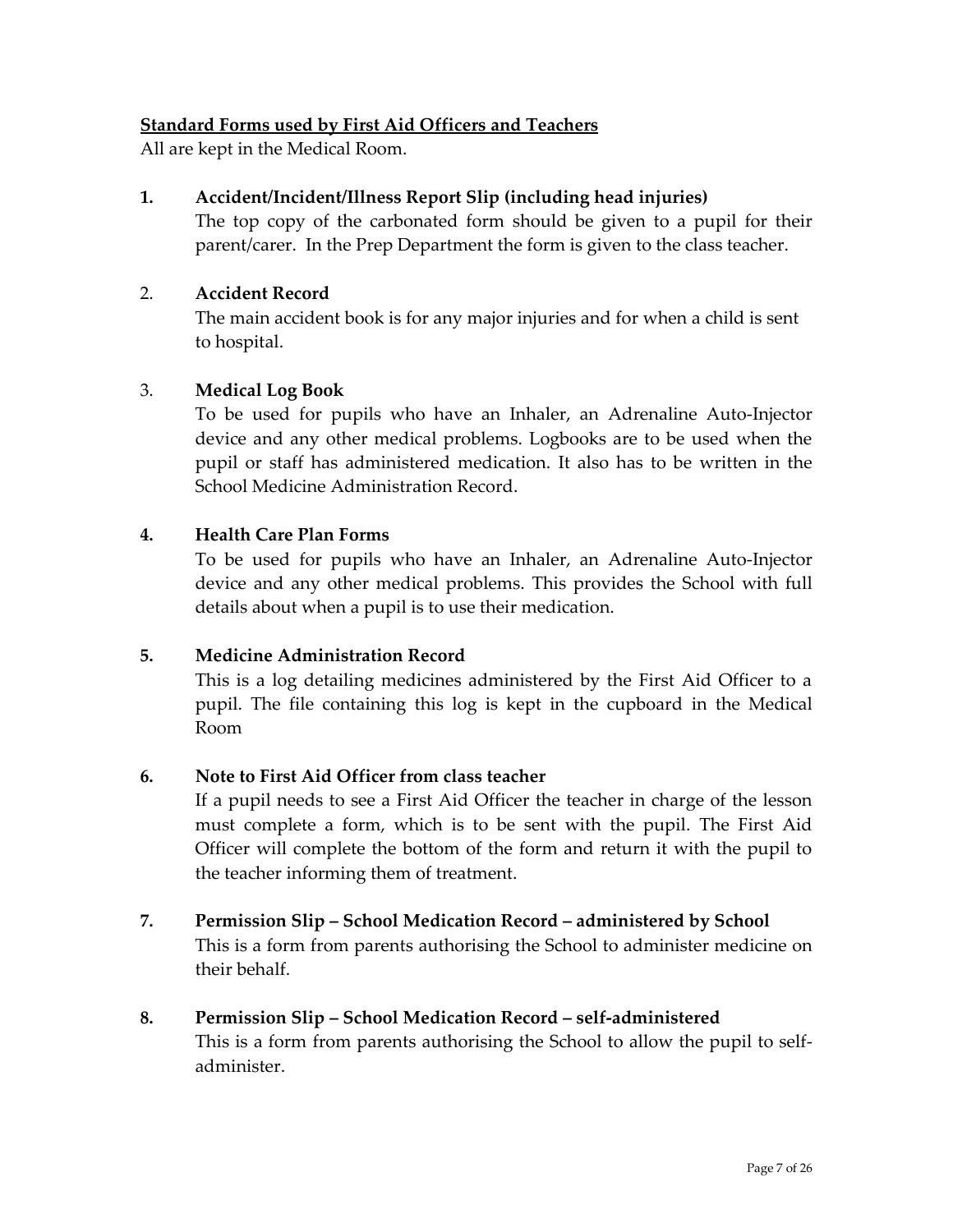### **9. Record of Pupils being sent home during School hours**

This is a log detailing pupils who have been sent home. The file containing this log is kept in the Medical Room.

### **10. Record of new underwear issued**

If a pupil needs a change of underwear, the School will provide new underwear and parents are sent a letter to advise them about the incident and asked to pay £1.00 towards replacing the new underwear.

### **11. Visit Log**

This is for recording when a pupil has come to see the First Aid Officer and treatment is not required. (Visits are tracked so that frequent avoidance of certain activities can be reported to the appropriate teacher e.g. Head of PE.)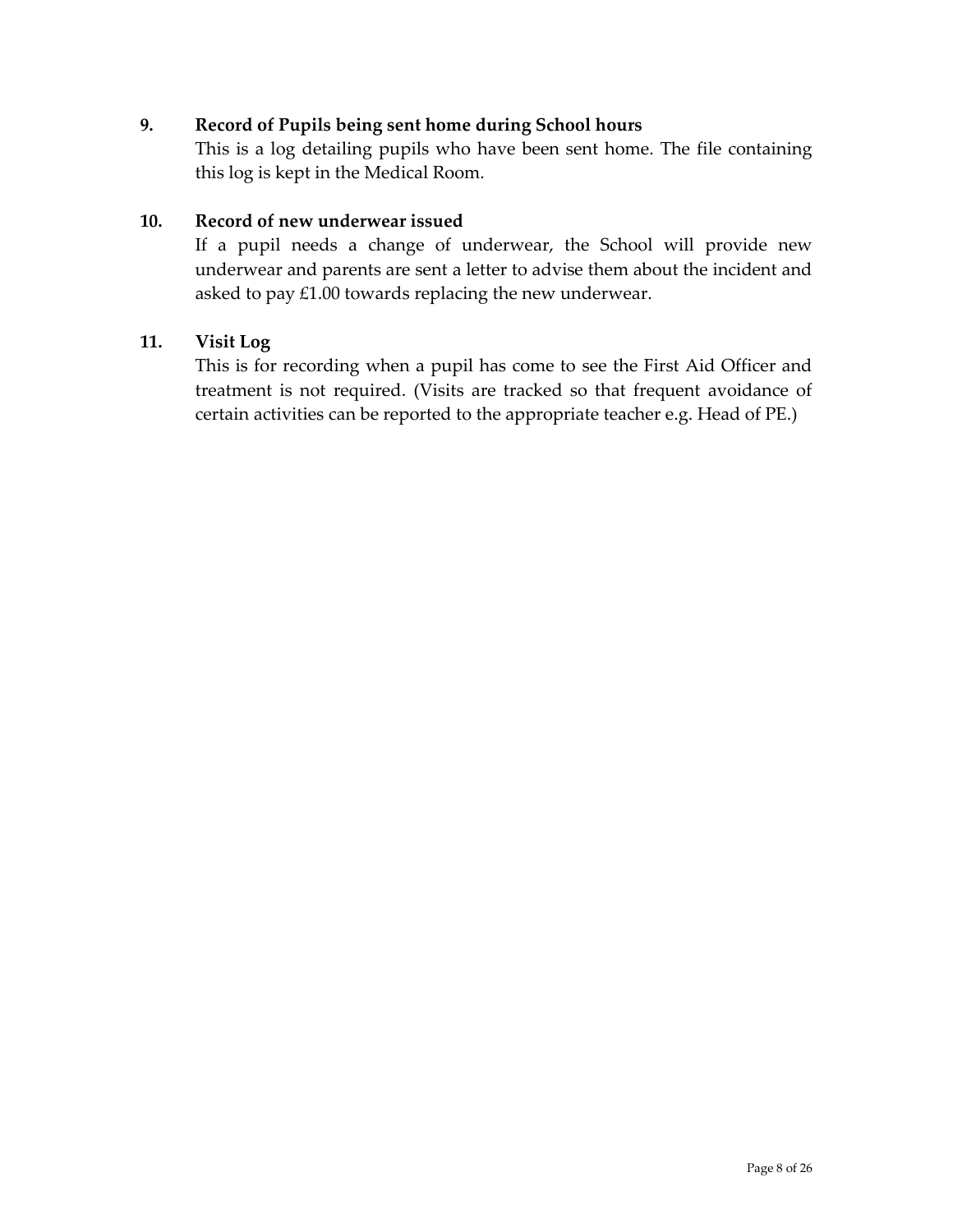## <span id="page-8-0"></span>**First Aid boxes**

The First Aid Co-ordinator (Mrs Bhundia) is in charge of ordering, maintaining and checking all fixed First Aid boxes and portable First Aid kits (for offsite use). First Aid supplies are ordered from Reliance and GLS. All First Aid boxes are checked once a term and a checklist signed.

Staff who are accompanying School trips are provided with portable First Aid kits.

### **Locations of Static First Aid boxes**

- Medical Room (Elizabeth Smith Hall)
- Cupboard in the Prep Department
- School Office
- Science Department Prep Room
- Junior Department (First Floor in the Photocopy Room)
- Senior Department (Second Floor WC near the Music Studio)
- Nursery

In addition, the PE department have two fully stocked portable packs and there is a First Aid Kit in the School minibus.

### **Each First Aid Box contains:**

- Guidance Card
- Anti- bacterial Hand Gel
- Adhesive tape
- Cleansing Wipes
- Conforming bandages
- Disposable Gloves (latex free)
- Disposable aprons
- Emergency Foil blanket
- Eye pad with bandage
- Face masks
- Finger sterile dressing
- Plasters
- Resuscitation face shield
- Safety pins
- Sanitary Towels
- Sick bags
- Sterile Dressings
- Sterile eye wash pods
- Tissues
- Tough cut shears
- Triangular bandages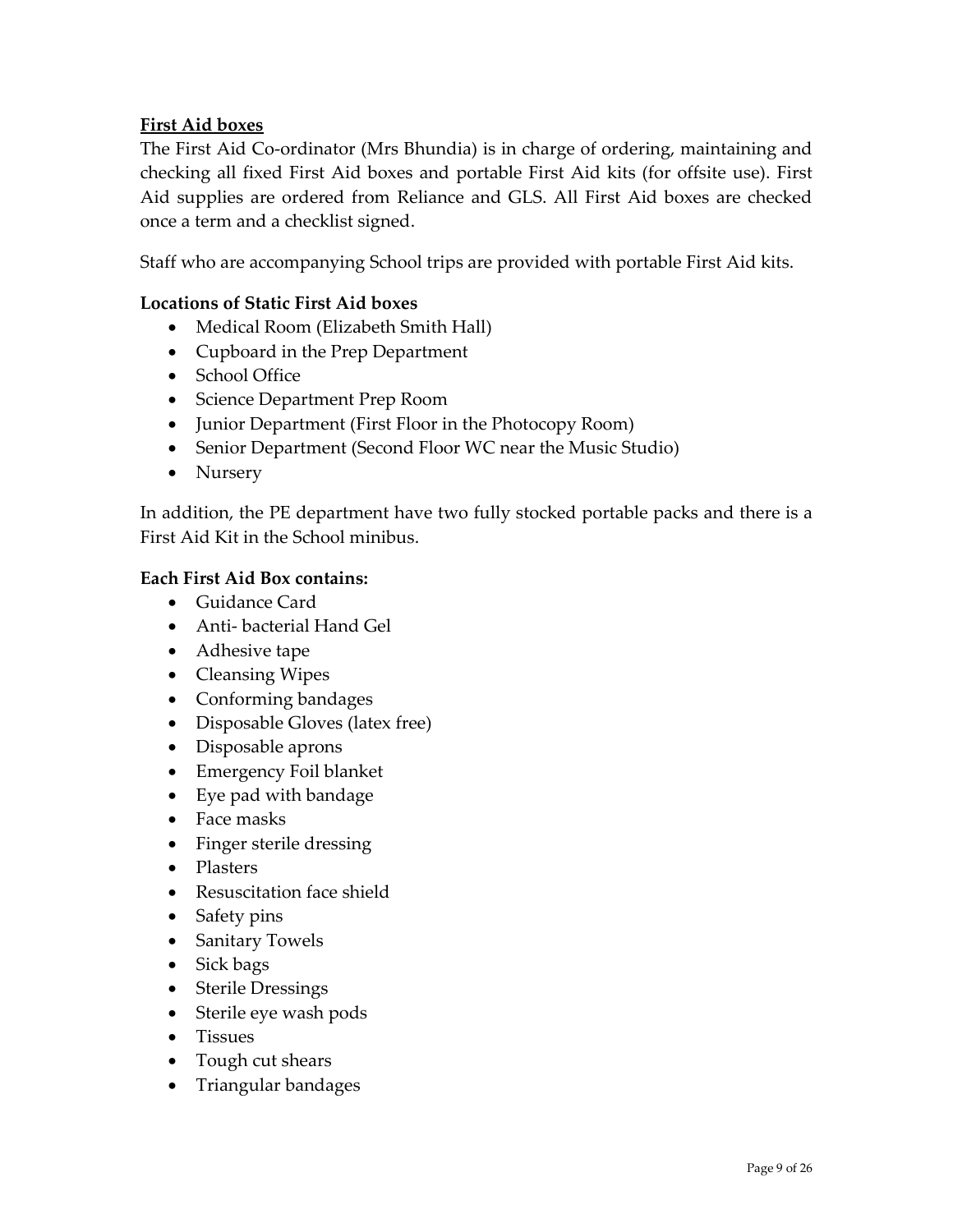In addition, the Medical Room in the Elizabeth Smith Hall contains the following items.

- Accident /Incident/Illness Report Slips
- Accident Book
- Class Lists and Medical records
- Completed Accident Notification forms (carbon copy)
- First Aid kits for travel
- Medicine administration log
- Medical Health Care Plan and Permission-Slip School Medicine Record
- Medical Log Book.
- Record of new underwear issued
- Record of pupils sent home
- Sanitary Towels and Tampons
- Spare underwear (which is new and pupils must be given a letter as there is a small charge for this)
- Spare First Aid Stock
- Various Published Literature and First Aid Order Forms, Delivery Notes, and **Catalogues**
- 'Visit log' folder

# *N.B. The door to the Medical Room is locked on a key pad when unattended and only First Aid Officers have access.*

## **Seeking First Aid Assistance at the Main School**

The Medical Room is only open for pupils to see a First Aid Officer during break time at 10.15am to 10.35am and then again at lunchtime from 12.20pm to 1.35pm. During other times, pupils have to report to the School Office and Office Staff will ask the First Aid Officer to come to the School Office or meet the pupil in the Medical Room as appropriate. Pupils must not go directly to the Medical Room as it is always locked when not in use.

If a pupil is not well and needs to rest or needs to go home, they will have wait in the Medical Room to be collected. The Duty First Aid Officer will need to stay with the pupil in the Medical room until they are collected or they feel better after resting. If the pupil is sent home, a slip must be filled out to let the School Office know that the pupil has been sent home unwell.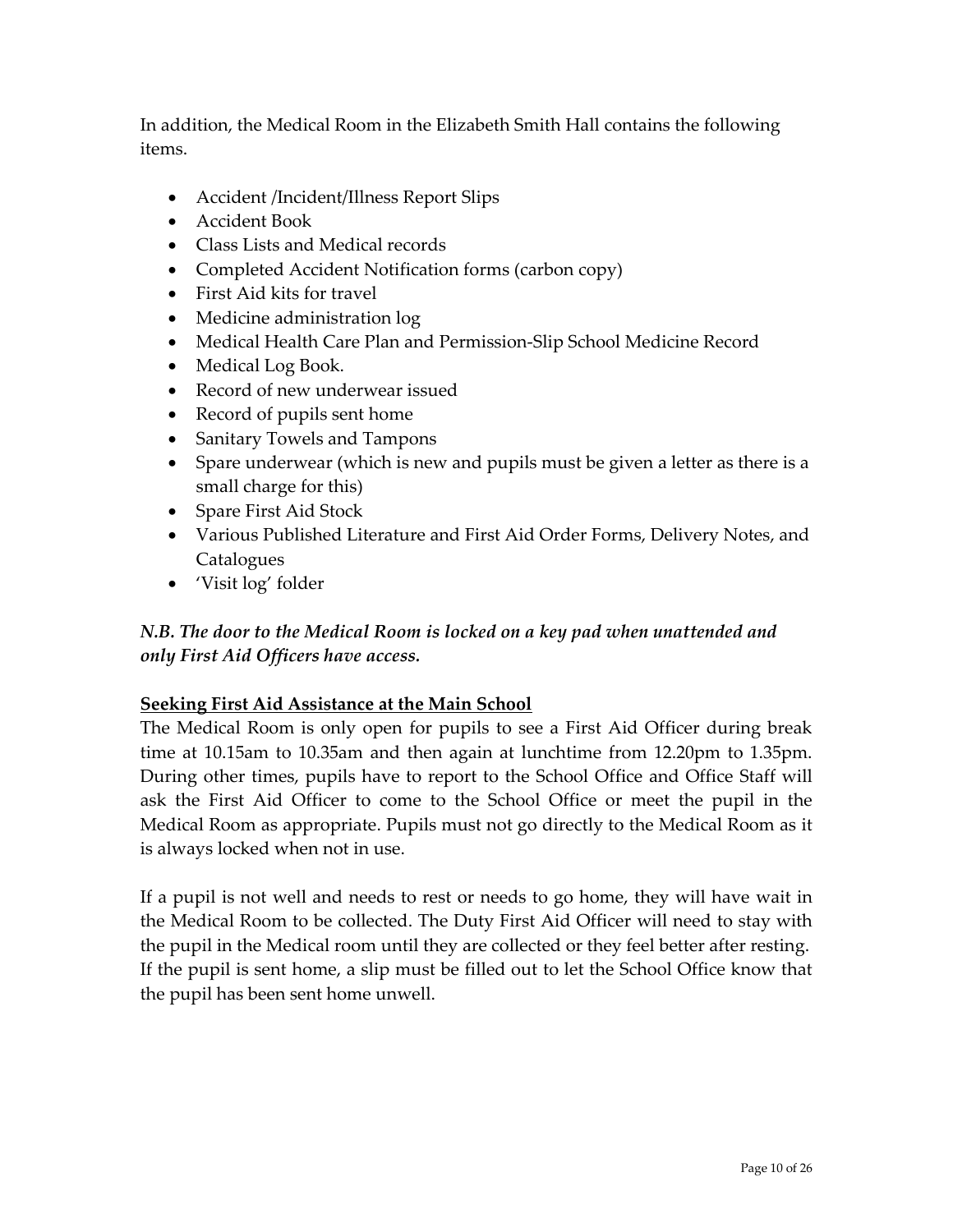# <span id="page-10-0"></span>**Treatment of the Sick and Injured**

A pupil must consent to being treated. (Parental consent for treatment is obtained prior to entry to the School.) No treatment must be given which might cause an allergic reaction and the pupil's medical file should be checked first to see if any treatments could cause an allergic reaction. When a pupil is treated for minor injuries e.g. grazed knees, the pupil should first be asked if they are allergic to plasters or whether they don't like plasters.

## <span id="page-10-1"></span>**Accident/Injury**

- Treat as necessary.
- If it is a minor injury, record the details on an Accident/Incident/Illness Report Slip. The top copy of the Accident/Incident/Illness Report Slip must be sent home to advise parents of the treatment.
- If the injury is a **serious injury,** it must also be recorded in the **Accident Book (HSE),** which must be passed to the Bursar, in addition to recording the details on an **Accident/Incident/Illness Report Slip.** As for minor injuries, the top copy of the Accident/Incident/Illness Report Slip must be sent home to advise parents of the treatment**, but the parent/carer must also be contacted in person.**
- A narrative of the circumstances leading up to the accident where there is a **serious injury/illness** should also be recorded and retained with the Accident Record.
- **Head injuries –** all head injuries are to be reported, regardless of severity, to the pupil's parents/carers by phone as soon as possible as well as recording the details as above.
- If a pupil has fainted, lost consciousness or feels unwell the First Aid Officer should inform the parents.
- If the accident/injury requires an ambulance or hospital treatment the First Aid Officer must inform the Headmistress (or in her absence the Deputy Head/ Bursar) and the parents of the pupil. The accompanying First Aid Officer must ensure that they take a copy of the pupil's medical details from the School's Management Information System (SchoolBase) for the hospital. The First Aid Officer must keep the School informed about the condition of the pupil while at the hospital.

The nearest hospitals are:

## **North Middlesex University Hospital NHS Trust, Sterling Way, Edmonton, N18 1QX Tel. 020 8887 2000**

**Chase Farm Hospital (part of The Royal Free London NHS Trust), The Ridgeway, Enfield, EN2 8JL Tel. 020 8375 2999 (Urgent Care Centre - 8am to 10pm only)**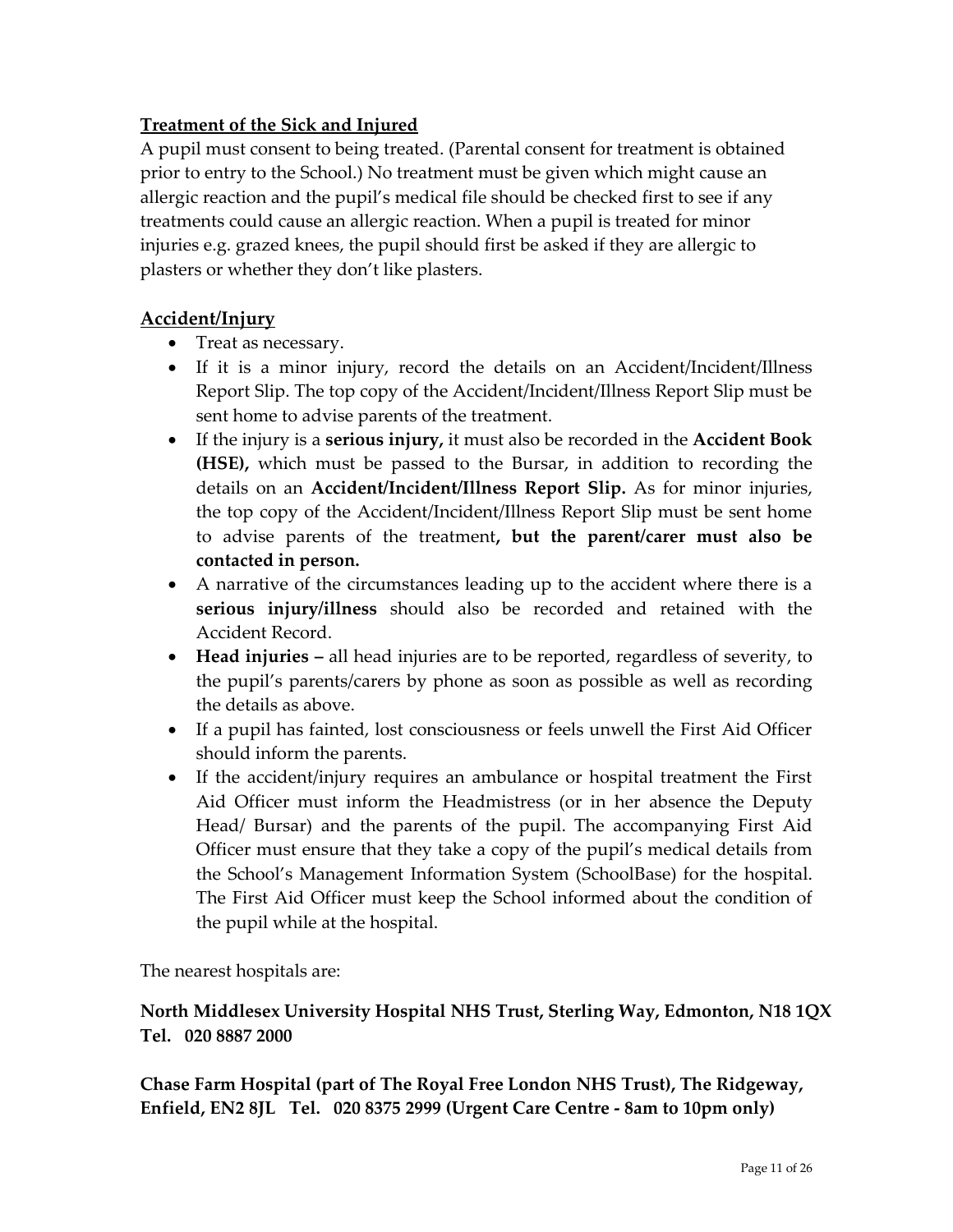## <span id="page-11-0"></span>**Sickness**

If a pupil comes to a First Aid Officer and says they feel "ill" the following questions should be asked:

'Were you unwell this morning before School?' 'Did you tell anyone at home?' 'Have you vomited?' 'Are you worried about anything?'

The pupil should be encouraged to stay at School but if the pupil needs to go home, the First Aid Officer must advise the Form/Class teacher or Deputy Head and telephone the parents and write the details in "Sent Home log". If the pupil has vomited the parent must be informed that the pupil has to stay at home for at least 48 hours.

If a senior pupil has period pain, appropriate medication can be brought to School providing it is handed in according to the procedures outlined in Appendix 3 - Procedure for Pupils Who Require Medication in School.

## **INCIDENTS/ACCIDENTS at offsite facilities with external First Aid Officers e.g. Southgate Pool, Southbury Leisure Centre or Field Trip led by non-PGHS staff**

### **Procedures**

1. PGHS PE Teacher will make a BRIEF telephone call to the School Office alerting the Office to the fact that there has been an incident, giving the name and year group of the pupil. The teacher will also advise the School Office whether or not it is necessary for the School Office to contact the parents.

2. If the School Office has been asked to alert the parents, a member of the School Office will telephone the parents and inform them, outlining the nature of the incident e.g.

'I am 'phoning to let you know that your daughter has had an accident at the Southgate Swimming Pool/Southbury Leisure Centre, for which she has been treated by the pool/leisure centre first aid staff. They have confirmed that it is not a serious injury, but we are telephoning to let you know.

When she returns to School, your daughter will go to see one of our First Aid staff, who will then contact you with further details. (The First Aid Officer will have the first aid report from the pool at that stage.) Pupils normally return to lessons after they have been treated for minor injuries, but because this incident has occurred at the swimming pool, rather than at School itself, we are contacting you now as a courtesy.'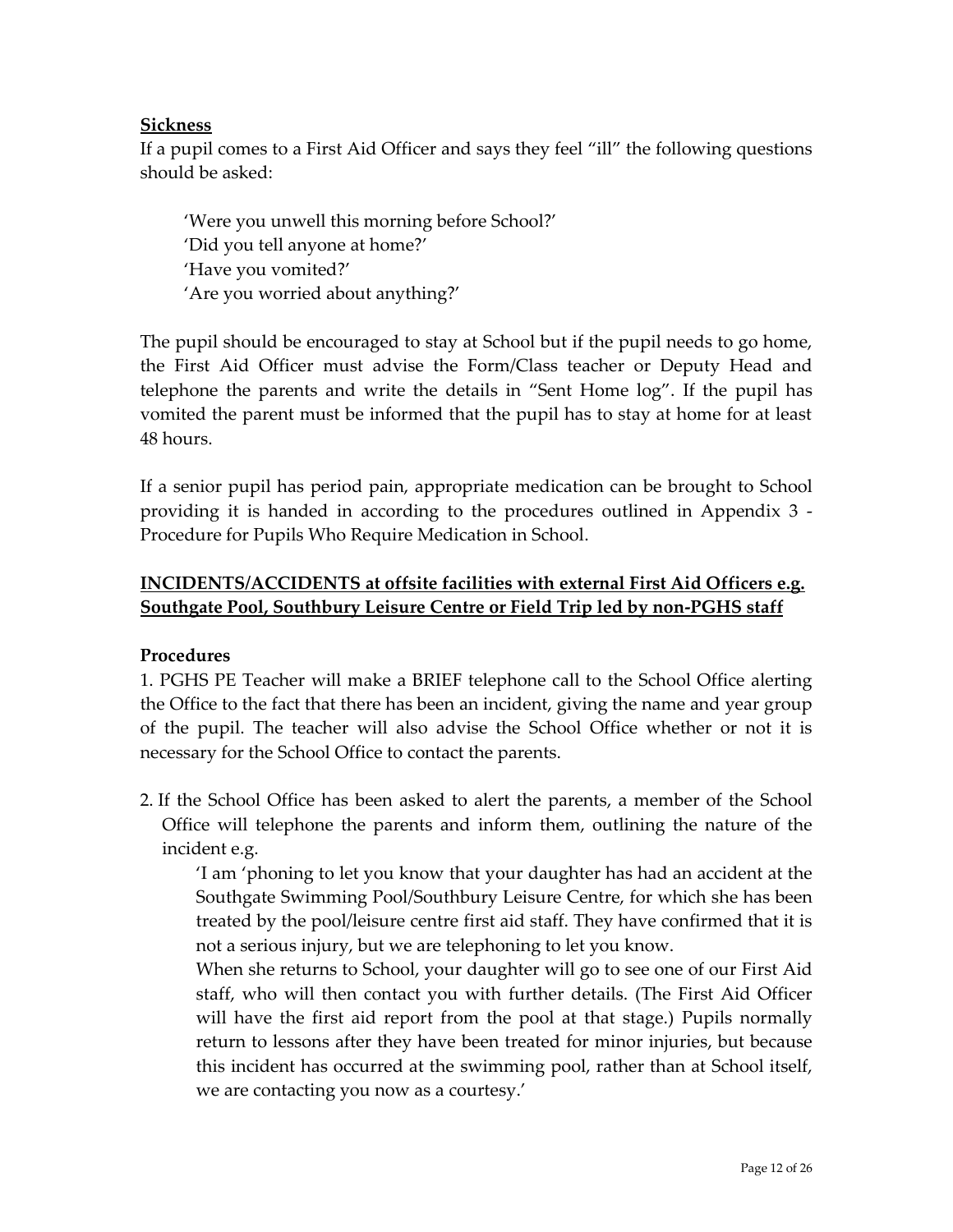3. The teaching assistant on swimming escort duty will take the pool first aid report and monitor the pupil on the journey back to School. On arrival at School, the teaching assistant will hand over the pupil and the first aid form to a member of the School Office staff, who will summon a First Aid Officer to check the pupil over.

4. After checking with the pupil and reading the pool first aid report the First Aid Officer will contact the parents to update them regarding the injury. At this point the PE staff will probably not be back at the School site so information will relate to what is written on the pool first aid form, what the pupil says and what the First Aid Officer observes. The pupil will then return either to class or remain with the First Aid Officer before they are collected by a parent if they are unwell.

5. In some cases the First Aid Officer may suggest that a pupil may benefit from a further (non-emergency) medical check-over and parents will be given clear written instructions as to what to check if the pupil has bumped their head at any point during the incident.

## <span id="page-12-0"></span>**Pupils with Medical Conditions**

A file is kept in the Medical Room Cupboard with details of pupils with medical conditions and Health Care Plans, and a folder is also kept in the staffroom and all Form Teachers and PE Staff are given Medical Conditions information at the start of the year or when new medical information is passed to the School.

Pupils who require temporary mobility aids e.g. crutches, are permitted to return to School after a risk assessment has been completed and procedures put in place for safe travel around the School. They may be restricted to ground floor areas or be required to move at different times to the rest of their class in order to facilitate movement.

*Further details are contained in Appendix 4 – Medical Records – Procedures*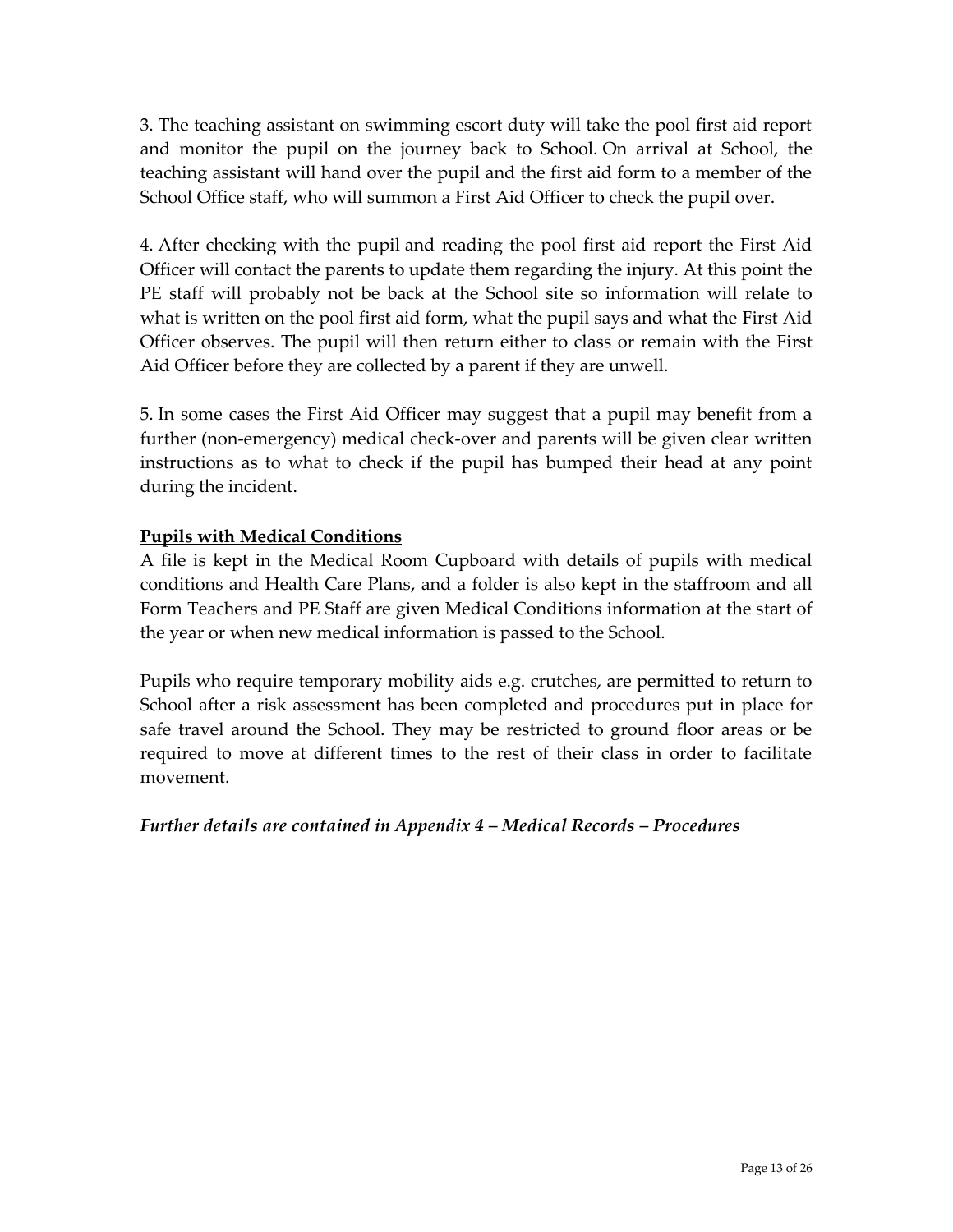# <span id="page-13-0"></span>**Asthma Inhalers and Adrenaline Auto-Injector devices**

## *See also Appendix 5 - Medical Conditions and Emergencies Policy*

## **A list of pupils with an inhaler, an Adrenaline Auto-Injector device and/or Medication can to be found in the Medical Room and Staff Room.**

Pupils who need an asthma inhaler and/or an Adrenaline Auto-Injector device must have two in School. One Adrenaline Auto-Injector device, which should be stored in a hard-plastic tube, and inhalers must be kept in the pupil's Medpac. The second is stored in the School Office.

For Lower School pupils in Y3-6, Adrenaline Auto-Injector devices and/or asthma inhalers are kept in the pupil's named Medpac inside their named red bag. The bag also contains instructions from parents, a copy of the authority to administer medication form, Health Care Plan and a medicines logbook. The red bag will be kept in their classroom in a plastic box. The pupils must take their red bag with them when they go to specialist lessons, offsite for PE or on any School outings. The red bag must be placed in the box when the pupil returns to the classroom/School. A similar system is in place for the Prep and Nursery pupils where staff will be responsible for the red bags when the pupils go to specialist lessons or on any School outings. The red bags will be sent home at the end of the school year for the parents to check for any medication that needs replacing or is out of date.

Senior School pupils are responsible for bringing their Adrenaline Auto-Injector and /or asthma inhaler to School every day and for carrying it in a Medpac at all times. The Medpac contains an authority to administer medication form, Health Care Plan and medical logbook. Pupils must take their Adrenaline Auto-Injector device and/or asthma inhaler with them when they go offsite for PE, swimming or on trips.

Spare AAIs for each pupil are kept in the School Office.

The School's emergency AAI is taken off site for PE lessons by the department.

### <span id="page-13-1"></span>**Body Fluids Disposal**

If a pupil has soiled their clothes, they are asked to change into their PE kit. The pupil is responsible for cleaning themselves and the member of staff must provide a bag for soiled clothes and advise the parent.

The caretakers are responsible for clearing any body fluids i.e. blood, vomit etc. in the correct manner and must put the used materials in the bin.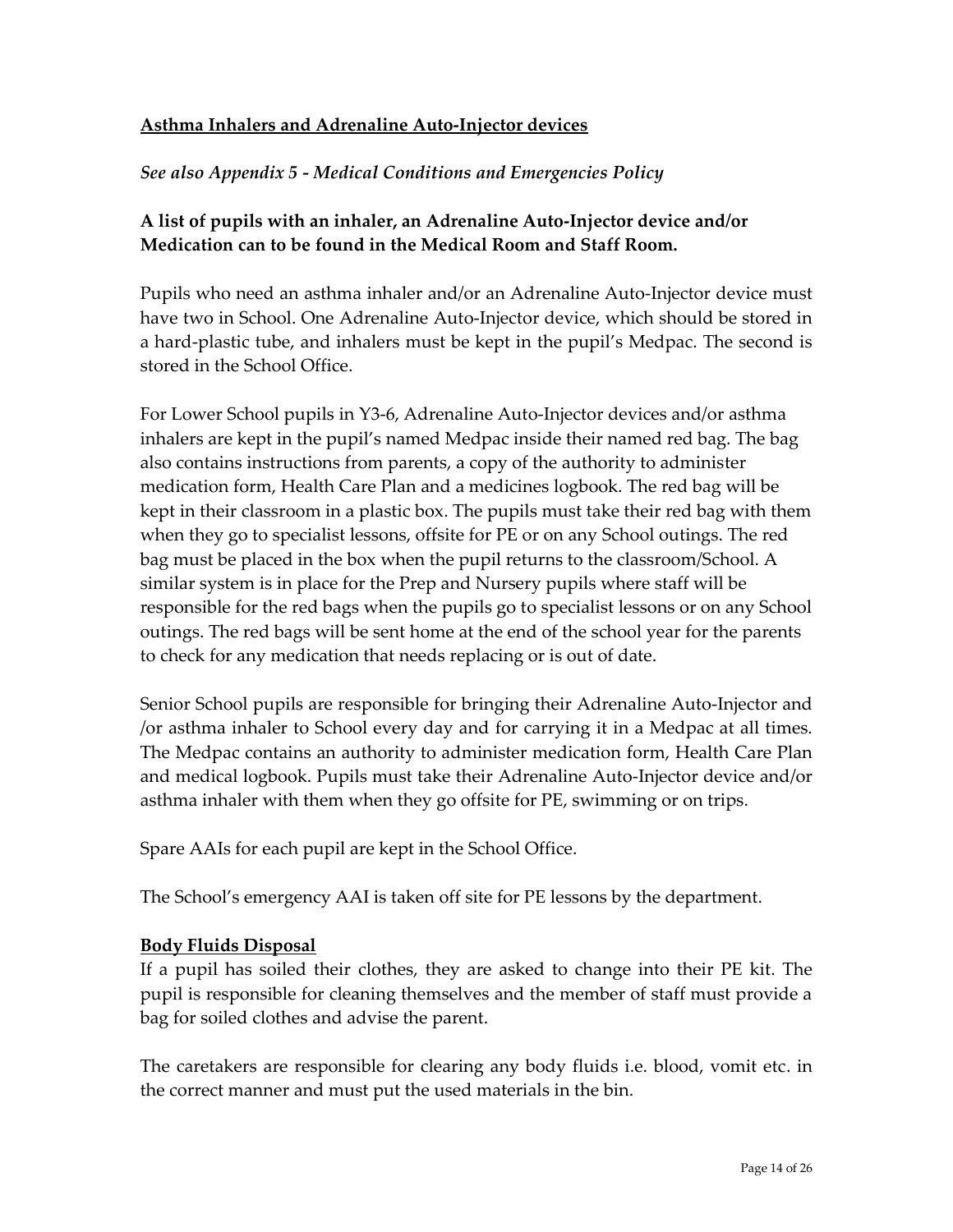### <span id="page-14-1"></span><span id="page-14-0"></span>**ASTHMA POLICY**

Our School has a positive approach to asthma and encourages pupils with asthma to participate fully in all aspects of School life. Each pupil should have equality of opportunity provided safety aspects are considered and health management allows.

#### **School Environment**

- The School has a no-smoking policy, which reduces the effects of passive smoking on the School site.
- The School does not keep animals, which could increase asthma suffering.
- Fume cupboards are used in Science lessons.
- Members of staff are informed of which pupils suffer from asthma.
- PE staff will liaise with pupils regarding the conditions for sport, but all pupils will be encouraged to participate as appropriate.

#### **Pupil Information**

It is important that the School should be aware of:

- Whether or not a pupil suffers from asthma
- Which medication is used
- The specific 'triggers' for the sufferer

To ensure that our information is accurate, each pupil has a medical form that identifies them and their medication.

The School will request a spare inhaler for each asthma sufferer. In addition, the School has spare inhalers (with disposable mouthpieces) for general use, which can be used when a pupil forgets an inhaler or their own inhaler malfunctions. They are stored in the Medical Room, Nursery (when needed), School Office and the PE Department. Parents must give written permission annually for their daughter to use the spare inhaler if necessary.

#### **Parental Involvement**

Parents are asked to ensure that their children are aware of the specific triggers for their asthma so that they can carry inhalers or medication if appropriate. Parents are also asked to inform the School immediately of any change in their daughter's state of health.

On School journeys/visits/residential trips, parents are reminded to ensure they fill in the consent form fully, and that they supply their daughter with the current medication.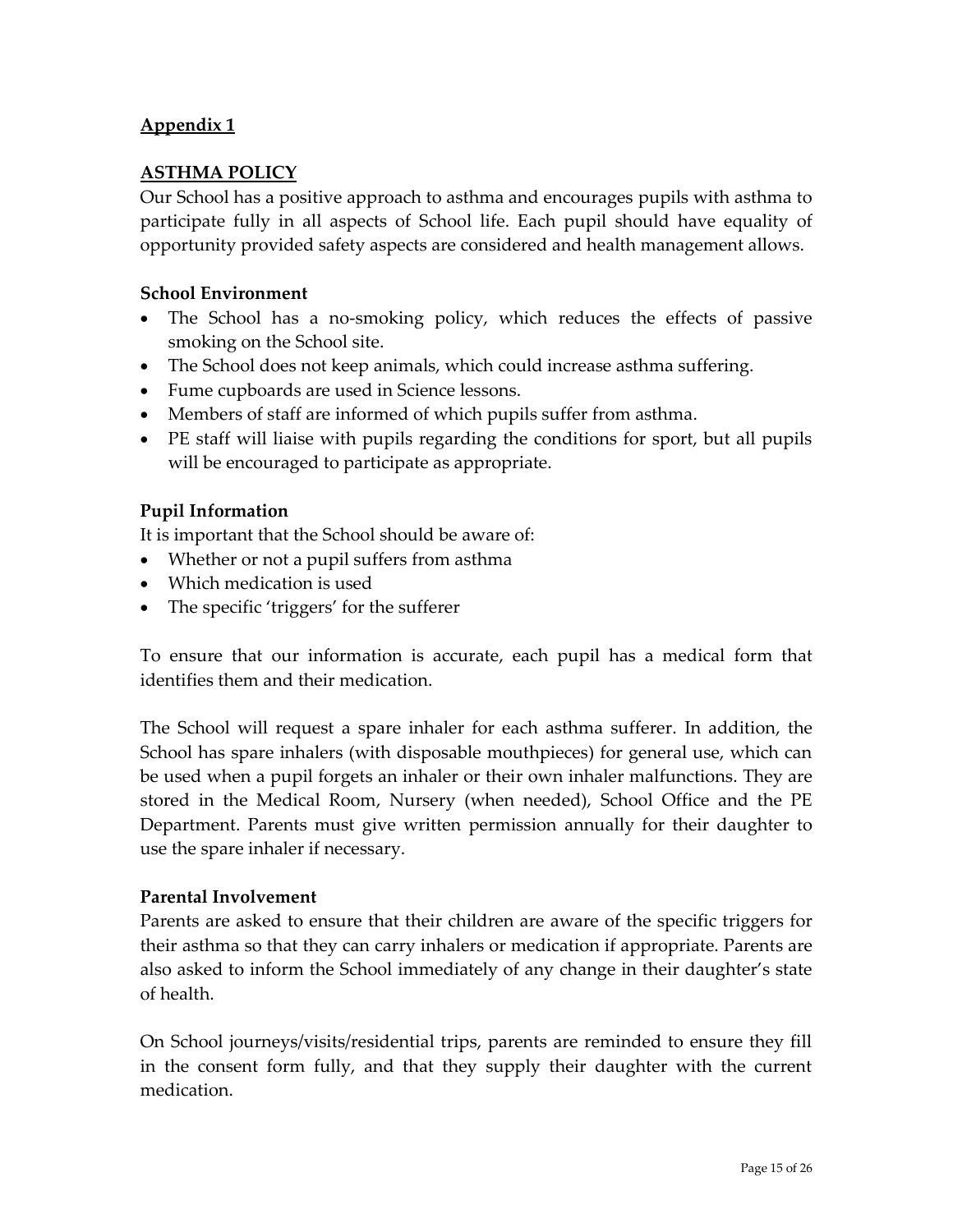### <span id="page-15-1"></span><span id="page-15-0"></span>**ALLERGIES, HAY FEVER & RHINITUS POLICY**

Our School has a positive approach to all known allergies including food, latex, plasters, fabrics/fur and hay fever and encourages pupils with hay fever to participate fully in all aspects of School life. Each pupil should have equality of opportunity provided safety aspects are considered and health management allows.

### **Pupil Information**

It is important that the School should be aware of;

- Whether or not a pupil suffers from a known allergy
- Which medication is in use
- Specific allergen triggers for the sufferer

To ensure that our information is accurate, each pupil has a medical form, updated annually, which identifies if they suffer from an allergy and the medication taken/required. In order to keep staff informed at all times, information about pupils with food allergies is kept in a folder in the Dining Room and the medical data identifies those suffering from other allergies. All the information is stored on SchoolBase and is available to staff in hard copy in the First Aid folder in the staff room

#### **Parental Involvement**

In accordance with school policy, no medication may be brought into School without the permission of the Headmistress (or in her absence the Deputy Head).

Parents are asked to insure that their children are aware of the specific triggers for their allergies. Parents are also asked to inform the School immediately of any change in their daughters' state of health.

#### **Medication Procedure**

A majority of allergy remedies are non-prescription and can be handed by the parent, with a parental consent form, directly to the School Office or First Aid Officer for safekeeping during the School day. The medication must be in its original container and with the label clearly stating the dose and the child's name. Older pupils must accept responsibility for remembering to go to the School Office or First Aid Officer for their medication, staff will do all they can to ensure that younger pupils are treated at the appropriate times.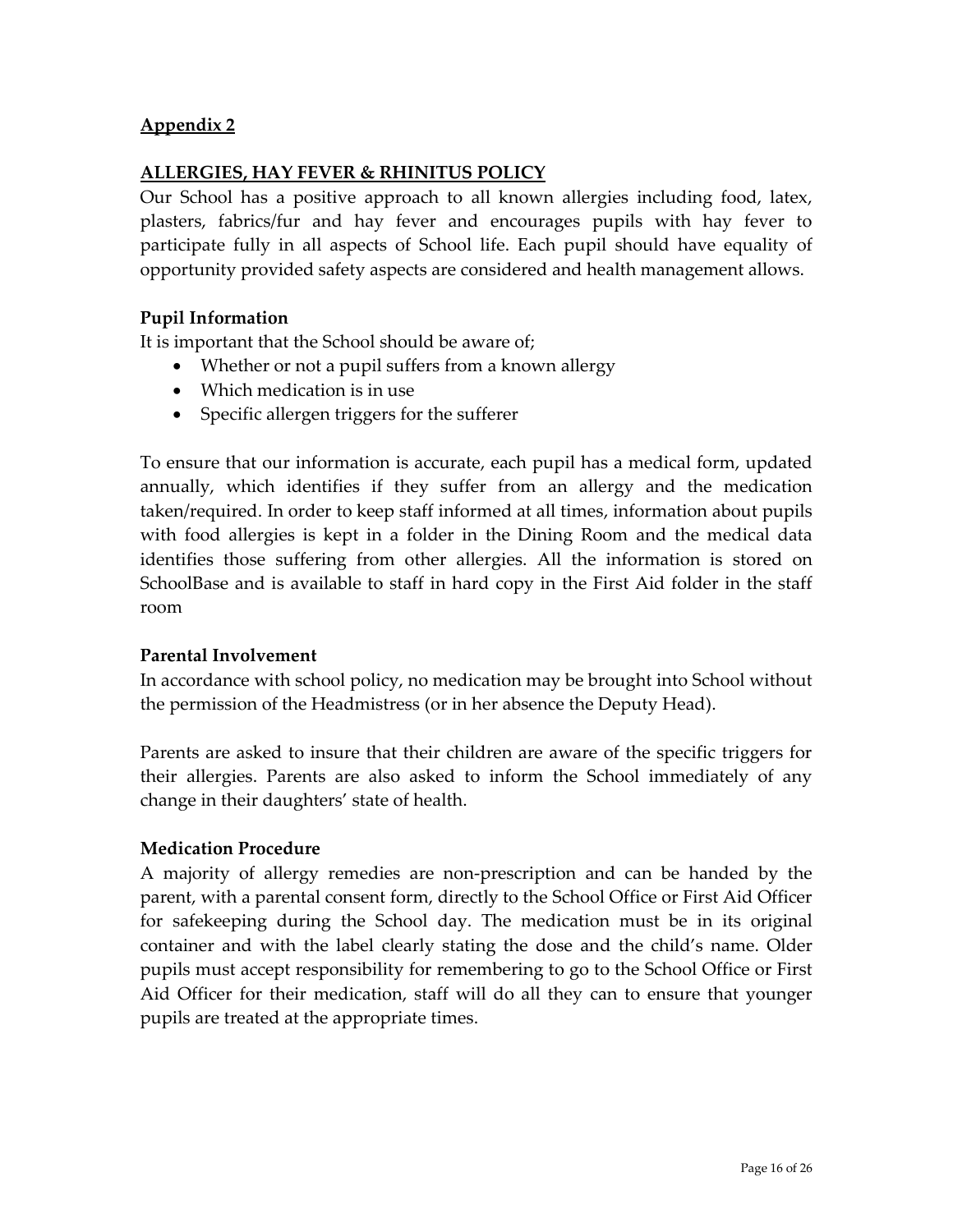#### <span id="page-16-1"></span><span id="page-16-0"></span>**PROCEDURE FOR PUPILS WHO REQUIRE MEDICATION IN SCHOOL**

The School will always do what it can to help pupils who need medication. However, no medication may be brought to School without the permission of the Headmistress (or in her absence the Deputy Head or Head of Nursery). The First Aid Officers do not usually administer antibiotics or Calpol during the School day unless pre-agreed due to special circumstances. Antibiotics will only be administered if they have been prescribed four times a day, otherwise medication should be planned so that the pupil can take the medicine when they get home.

Prescription medicines must not be administered to EYFS children unless they have been prescribed for the child by a UK doctor, dentist, nurse or pharmacist. Medicines containing aspirin should only be given to an EYFS child if prescribed by a UK doctor.

All prescription medicines must be in their original container and the pharmacist's label must be on the container giving details of the name and address of the prescribing UK doctor, dentist, nurse or pharmacist.

### **Parental Responsibility**

Pupils are not to carry medicine on their person (see above for exceptions); it must be taken to the School Office, First Aid Officer or Head of Nursery on arrival where it will be stored in the Medical Room or Nursery office/fridge. Medicines must be in their original container with the label clearly stating the dose. Written authorisation and instructions should be included to be given to the First Aid Officer or Head of Nursery stating when and how the medicine should be taken.

Staff will do all they can to ensure that medication is given to children. However, Senior School pupils have to accept responsibility for remembering to go to the School Office or First Aid Officer as they cannot guarantee to administer medication in the rush of a busy day.

Pupils should only be sent to School if they are well enough to take part in normal School lessons and activities. This would not, of course, apply to a pupil who has broken a bone, suffers from hay fever etc. If a parent has any doubt about whether their child is well enough to be in School, they must be contactable during the day and available to collect their child if it becomes clear that they are not well enough to continue.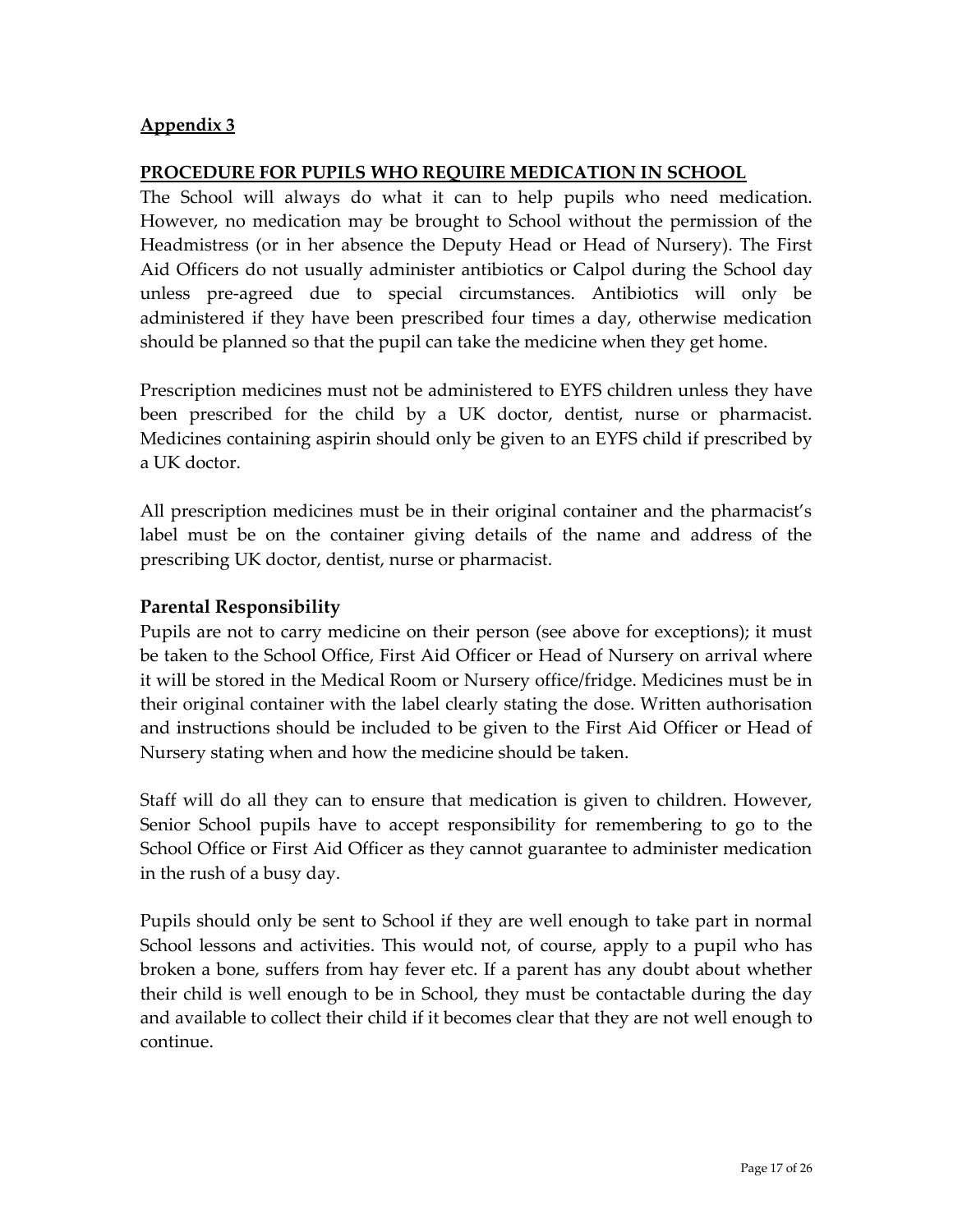If a child is vomiting or has had diarrehoa, parents are asked to keep them at home for 48 hours and not allow them to return to School. In the case of a child developing a temperature at School, or not being well enough to continue in class, the parents will be asked to take them home.

Parents are asked to notify the School immediately if their daughter has been in contact with an infectious disease at home. If the pupil has had an infectious disease a doctor's certificate must be brought on their return.

### **Medication for children in the EYFS (Reception Class and the Nursery)**

Daily permission must be given in writing by parents of Reception or Nursery pupils for the administration of medication at School. Two adults must be present when medication is administered to children in the EYFS.

## **Prescription Medicines – School Responsibilities**

### **See additional instructions regarding Adrenaline Auto- Injectors and inhalers.**

Nursery to Year 6 pupils will be given a named red bag in which to keep their prescription medication such as an AAI, inhaler or eczema cream and a copy of their Health Care Plan.

Year 7 to 11 pupils can bring in Paracetamol tablets for period pains and need to hand them in to the School Office on arrival in School with a letter from the parent or they can have tablets from the Medical Room if a School Permission to Administer Medication Form has been submitted.

All medicines stored in the Medical Room at the main school or in the Nursery office/fridge will be sent home at the end of the academic year and any not collected will be disposed of at a pharmacy.

### <span id="page-17-0"></span>**PROCEDURE FOR STAFF WHO REQUIRE MEDICATION IN SCHOOL**

Staff must seek medical advice if they are taking medication that may affect their ability to care for children. Any staff medication must be stored securely at all times and away from areas of the School used by pupils. The exception to this is emergency medicine that needs to be readily available but must be kept out of the reach of children at all times.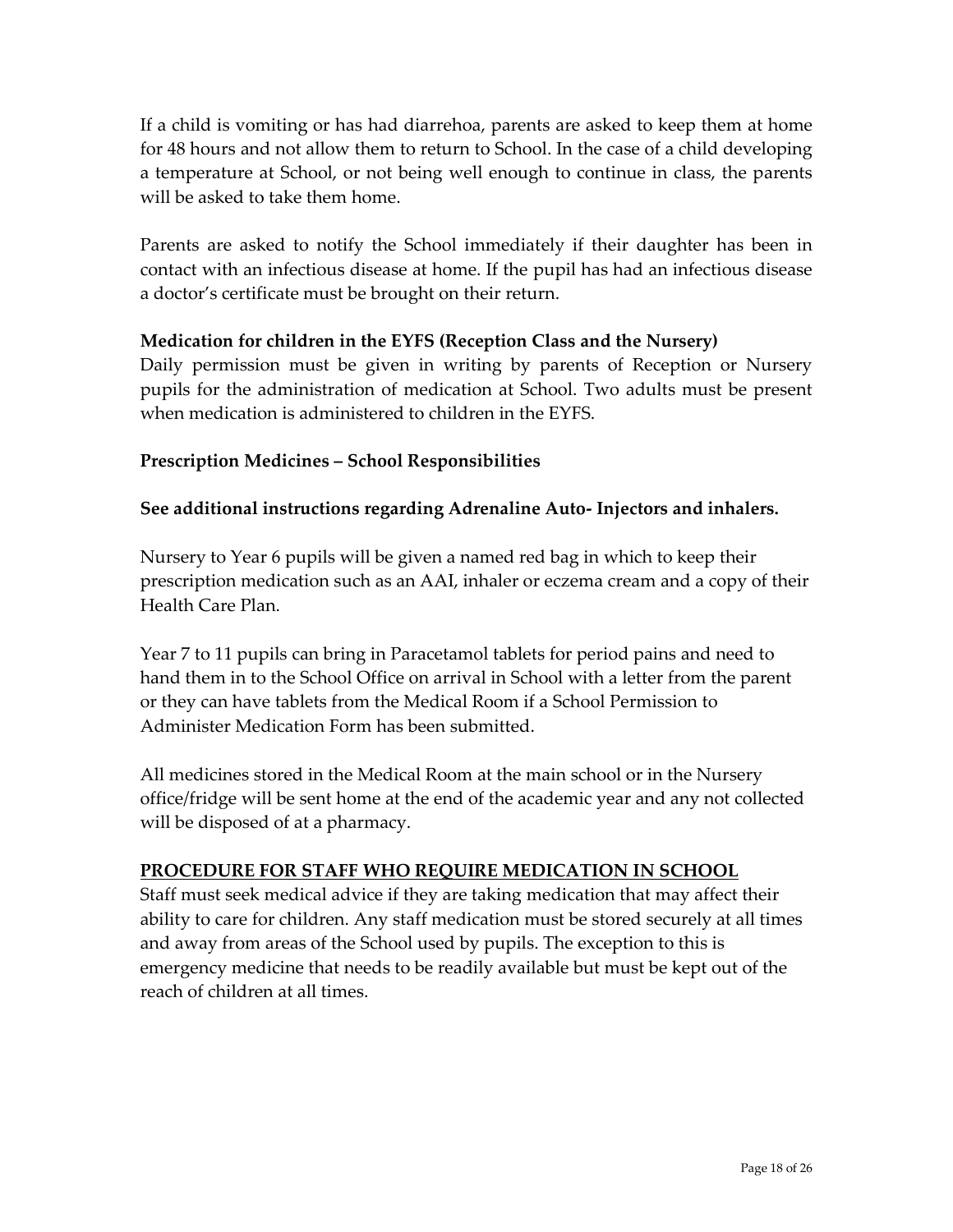### <span id="page-18-1"></span><span id="page-18-0"></span>**MEDICAL RECORDS – PROCEDURES**

#### **Records**

On entry to the School, parents complete a Pupil Medical Form and, if applicable, a Health Care Plan. The medical form seeks information on any medical condition the pupil suffers from along with emergency contact details.

#### **Medical information**

The recorded information for each pupil is held in SchoolBase and medical and emergency contact details are available to all First Aid Officers and staff that teach the pupils. Every year the School sends out the Medical and Emergency contact details held on record for each pupil for parents to check and amend if applicable. If the School is verbally informed of a pupil's medical or contact details information change, parents are asked to fill in a form or write a letter to amend the details held on SchoolBase.

#### **Health Care Plans and Permission Slip for School to Administer Medicine**

These are given to pupils at the beginning of the School year in September (who have a declared medical condition). The slips gather relevant information required on how to treat the pupil and how to administer any medicine in case of emergency or illness.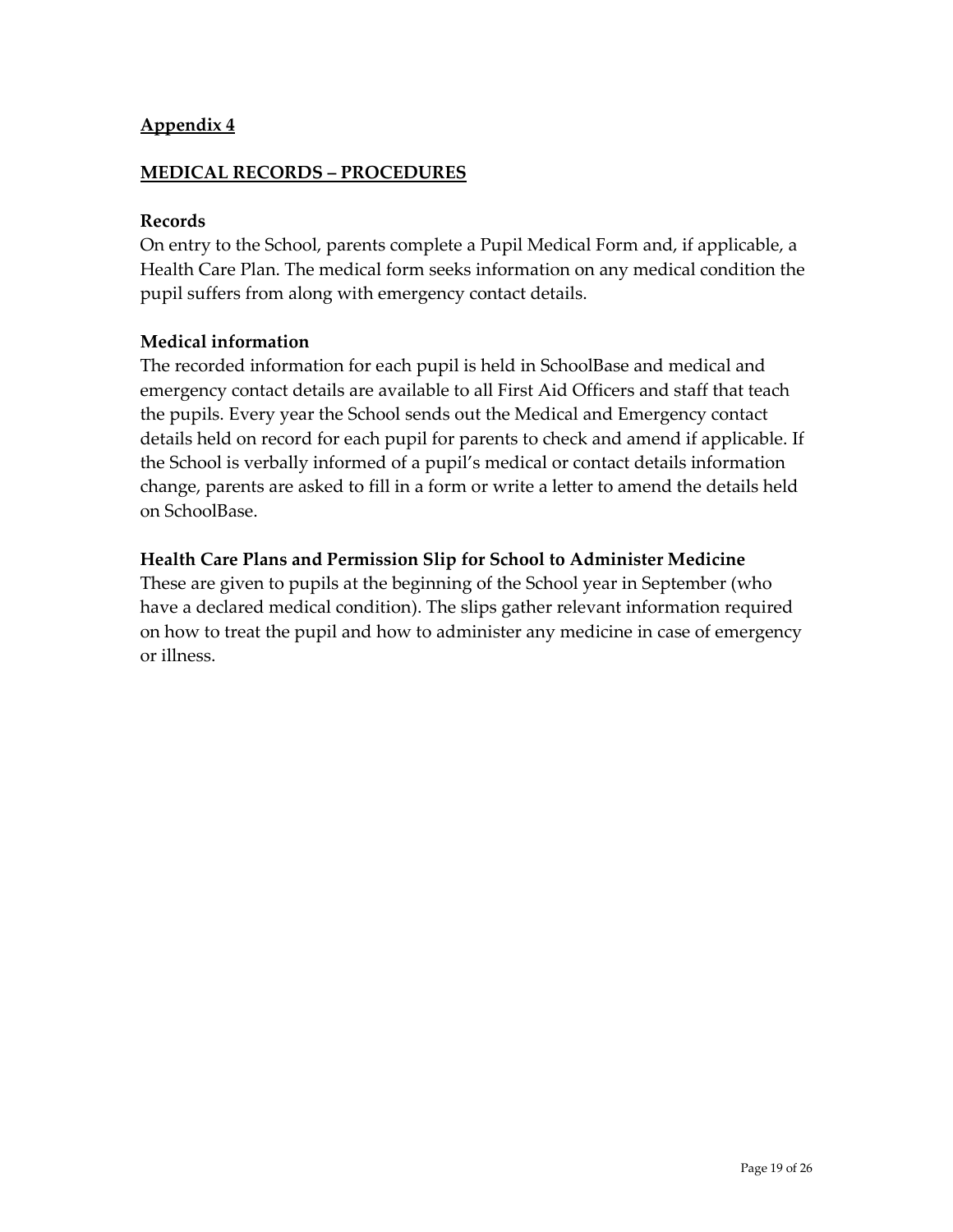#### <span id="page-19-1"></span><span id="page-19-0"></span>**MEDICAL CONDITIONS AND EMERGENCIES POLICY**

#### **Aims**

The School aims to ensure that major medical/psychological conditions in children are recognised by the staff and that appropriate persons are alerted. Confidentiality is to be protected where necessary. The First Aid Officer will care for pupils as problems arise within the School day.

#### **General Implementation:**

- The First Aid Officers will keep a register of pupils with known health problems and a list will be available in the First Aid folder in the staffroom. Health problems include: Anaphylaxis Shock, Asthma, Diabetes, Epilepsy and Eating Disorders (Anorexia, Bulimia etc.) or any other medical condition.
- This register will be up-dated regularly by the First Aid Co-ordinator who should be informed immediately by other staff if any medical information comes to their attention.
- Concerns relating to particular pupils are to be reviewed on a regular basis by the appropriate staff and their conditions monitored. Bearing in mind the need for confidentiality, the whole staff will be informed by the First Aid Co-ordinator at the initial Staff Meeting of the School year and thereafter on a need-to-know basis through Staff Briefing.
- Staff should familiarise themselves with this information.

#### **Anaphylactic Reaction Implementation:**

#### **In a non-emergency situation**

A pupil experiencing a mild reaction may have a tingling in their lips or throat. If this is the case, call for a First Aid Officer as normal by sending a 'Note to First Aid Officer from class teacher' or by calling the School Office.

#### **In an emergency situation**

If a pupil has a **SEVERE** anaphylactic reaction where they are experiencing **difficulty with their breathing** the member of staff is to follow these instructions:

- Prep School one member of staff is to go to the School Office to summon help.
- All others dispatch 2 pupils to the School Office to summon help.
- Access the pupil's Adrenaline Auto-Injector (AAI) from their Medpac.
- Administer the AAI to the upper thigh.
- Record the time.
- An ambulance must be called immediately by the School Office by dialing 999.
- If a second adult is present at the pupil location, they can call the ambulance directly.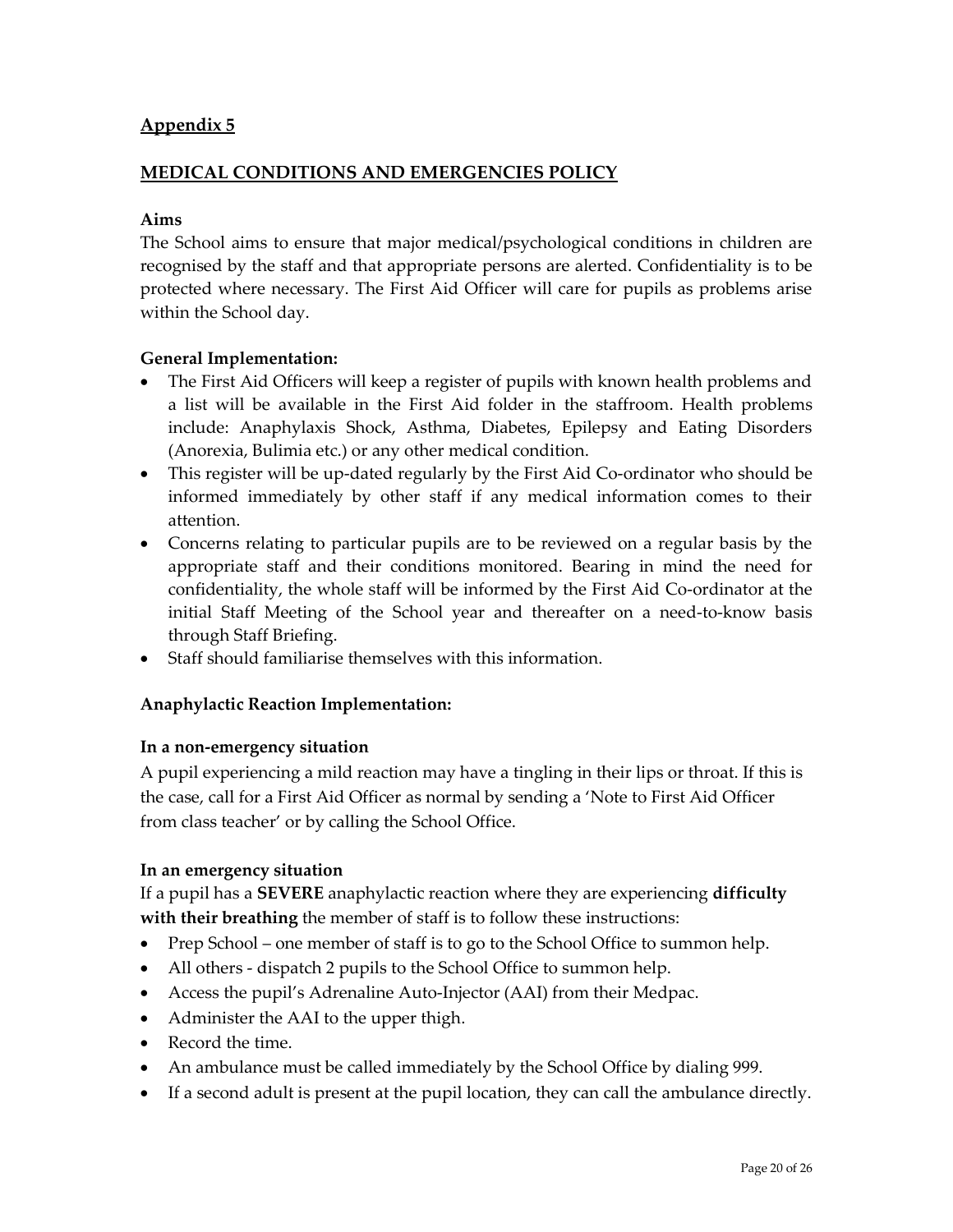- A First Aid Officer must be summoned by the School Office and sent to the pupil destination.
- If there is no improvement in the pupil's condition, check the Health Care Plan for the stated time to use the second AAI. The second AAI is stored in the School Office, and record the time it is given.
- The School Office is to inform SMT of the incident.
- A member of SMT will inform the pupil's parents.
- The Headmistress must be informed of any pupil who has needed hospital treatment for an anaphylactic reaction.

### **School Office:**

On receiving the information as detailed above, the School Office must:

- Dial 999 for an ambulance
- Tell the operator that it is an anaphylaxis
- If no AAI in School for pupil, tell the ambulance service
- Summon a First Aid Officer and send them to the pupil destination
- Dispatch the second AAI with an adult to the pupil destination
- Inform a member of SMT
- Ensure that a member of SMT or other adult is sent immediately to the pupil destination.

### **Emergency (999) Procedure**

- Under normal circumstances, staff should contact the First Aid Officer but if the accident or emergency is sufficiently serious staff should contact the emergency services by dialing 999 immediately without waiting for advice from the duty First Aid Officer. (An ambulance should always be called if it has been necessary to use an AAI.)
- First Aid Officer to contact parent if pupil is to be sent home or taken to hospital.
- First Aid Officer notifies Form Tutor/Class Teacher of action taken and completes details in the Accident Book (HSE) kept in the Medical Room.
- First Aid Officer writes details in Accident Book (HSE) and informs SMT.

#### **Illness**

If the pupil is temporarily unwell, e.g. asthma attack, period pain, and medication has been given, the First Aid Officer is to write down the information in the Accident/Incident/Illness Report Slip and give the top copy to the pupil or teacher to give to the parent and (in more serious cases) telephone the parent / guardian.

#### **Asthma Implementation**

- Summon the First Aid Officer.
- Check medication is available and taken, i.e. inhaler.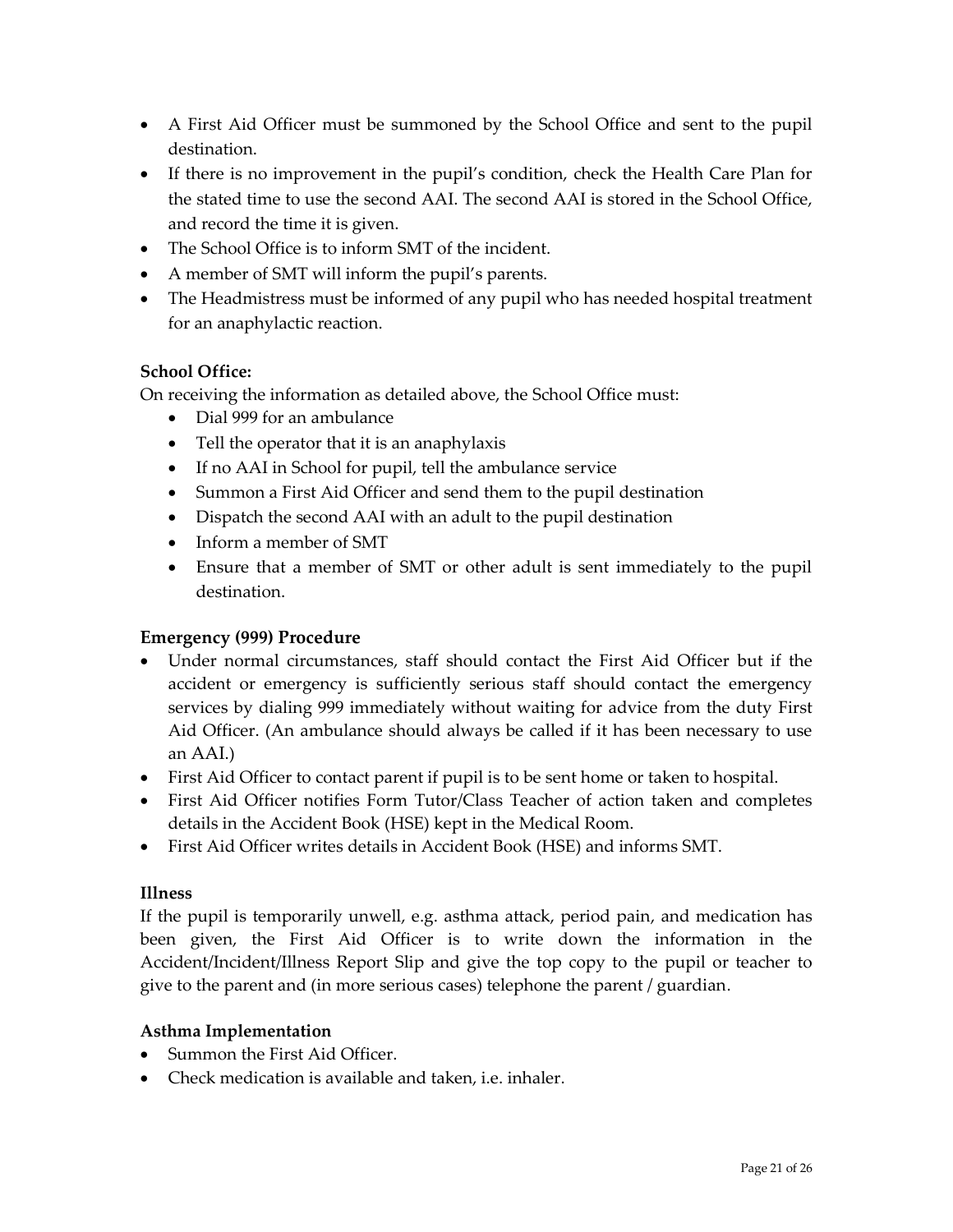- If no improvement takes place or a First Aid Officer is not available, call an ambulance.
- First Aid Officer to contact parent if pupil is to be taken to hospital.
- First Aid Officer notifies Form Tutor/Class Teacher of action taken and completes details in the Accident Book (HSE).
- The Headmistress will be informed if any pupil who has needed hospital treatment for asthma.

#### **Diabetes Implementation**

• Summon the First Aid Officer and they will determine:

**Hypoglycemia** - in the case of insulin dependent diabetics, if they have taken too much insulin they must have a sugary snack or drink.

**Hyperglycemia** - if the blood glucose is high, the parents must be contacted to find out whether or not extra insulin is needed.

- If First Aid Officer is not available, call an ambulance.
- First Aid Officer to contact parent if pupil is to be sent home or taken to hospital.
- First Aid Officer notifies Form Tutor/Class Teacher of action taken and completes details in the Accident Book (HSE).
- The Headmistress will be informed if any pupil has needed hospital treatment for diabetes.

#### **Epilepsy Implementation**

- Summon the First Aid Officer.
- Ensure that the pupil is clear of harmful objects. When the fit is over, allow the pupil to sleep if required making sure they are placed in the recovery position.
- If the fit lasts for more than 5 minutes or if it is the first time that the pupil has had a fit, call an ambulance.
- If no staff suitably qualified in First Aid are available, call an ambulance.
- First Aid Officer to contact parent if pupil is to be sent home or taken to hospital.
- First Aid Officer notifies Form Tutor/Class Teacher of action taken and completes details in the Accident Book (HSE).
- The Headmistress must be informed of any pupil who has had an epileptic fit or who is known to be epileptic.

#### **Eating Disorders (Anorexia, Bulimia and others) Implementation**

- 1. Staff should be alert to changes in any pupil's behaviour pattern or physical condition which might cause concern.
- 2. If a member of staff suspects or knows that a pupil is suffering from a severe eating disorder they are to inform the Deputy Head and the Headmistress.
- 3. The First Aid Co-ordinator should record this information.
- 4. The SMT and other relevant staff should meet to determine the appropriate course of action, involving parents and outside agencies if appropriate.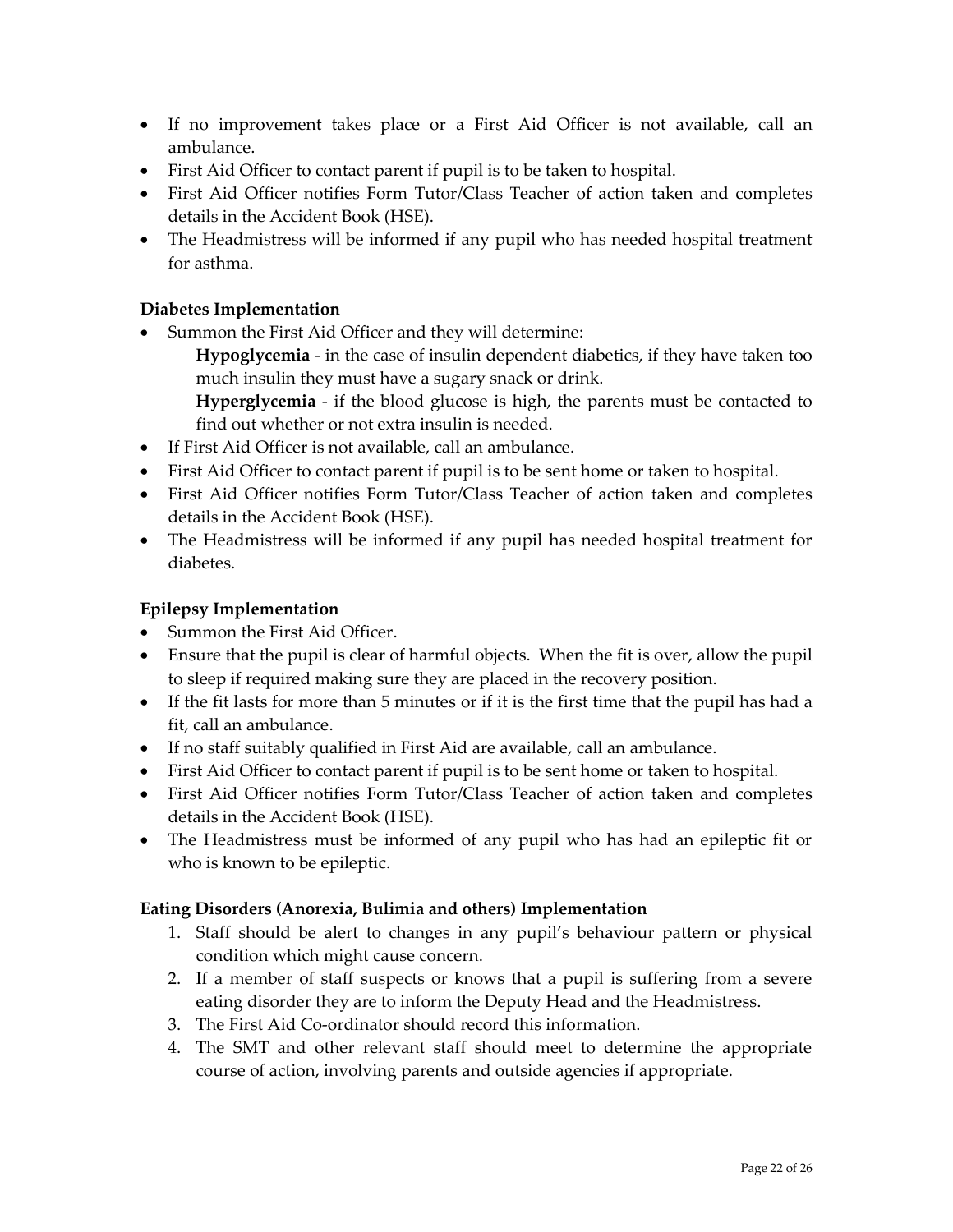- 5. The whole staff should not be informed until the parents have granted permission.
- 6. Staff should not make comment to the pupil concerned, or to any other pupil, indirectly or directly.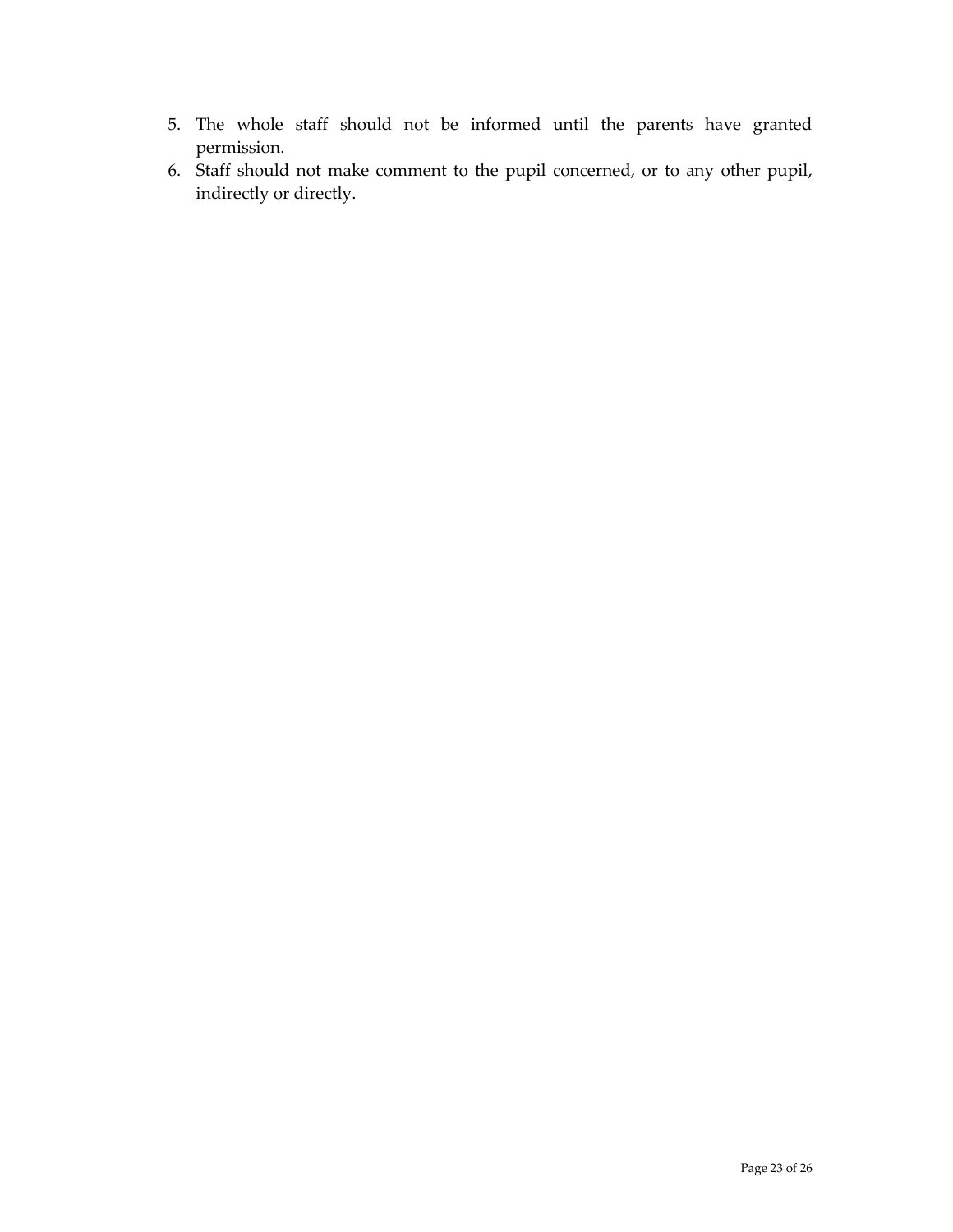### <span id="page-23-1"></span><span id="page-23-0"></span>**PROTOCOL FOR RESPONDING TO A SUSPECTED CASE OF COVID-19**

- If a pupil becomes unwell with a new, continuous cough or a high temperature, or has a loss of, or change in, their normal sense of taste of smell, they must be sent home and advised to follow the Stay at home [guidance for households with possible coronavirus covid-19-infection](https://www.gov.uk/government/publications/covid-19-stay-at-home-guidance/stay-at-home-guidance-for-households-with-possible-coronavirus-covid-19-infection)
- If a pupil is awaiting collection, they should be moved, if possible, to a room where they can be isolated behind a closed door, with appropriate adult supervision. Ideally, a window should be opened for ventilation. At the main School, this will be the Medical Wet Room, at the Nursery this will be the Nursery Office. If it is not possible to isolate them, move them to an area which is at least 2 metres away from other people.
- If they need to go to the toilet while waiting to be collected, they should use a separate toilet if possible. The toilet area should be cleaned and disinfected using standard cleaning products before being used by anyone else.
- PPE should be worn by staff caring for the pupil while they await collection if direct personal care is needed and a distance of 2 metres cannot be maintained. See *'Using PPE at PGHS'* for further details.
- In an emergency, call 999 if the pupil is seriously ill or their life is at risk.
- If a member of staff has helped someone with symptoms they do not need to go home unless they develop symptoms themselves. They should wash their hands thoroughly for 20 seconds after any contact with someone who is unwell. Cleaning the affected area with normal household disinfectant after someone with symptoms has left will reduce the risk of passing the infection on to other people. See guidance on cleaning for [non-healthcare](https://www.gov.uk/government/publications/covid-19-decontamination-in-non-healthcare-settings) settings.

### **How PPE and face coverings should be disposed of**

Used PPE should be placed in a refuse bag and can be disposed of as normal domestic waste unless the wearer has symptoms of coronavirus, in line with the guidance on cleaning for [non-healthcare](https://www.gov.uk/government/publications/covid-19-decontamination-in-non-healthcare-settings) settings.

To dispose of waste from people with symptoms of coronavirus, such as disposable cleaning cloths, tissues and PPE:

- put it in a plastic rubbish bag and tie it when full
- place the plastic bag in a second bin bag and tie it
- put it in a suitable and secure place marked for storage for 72 hours.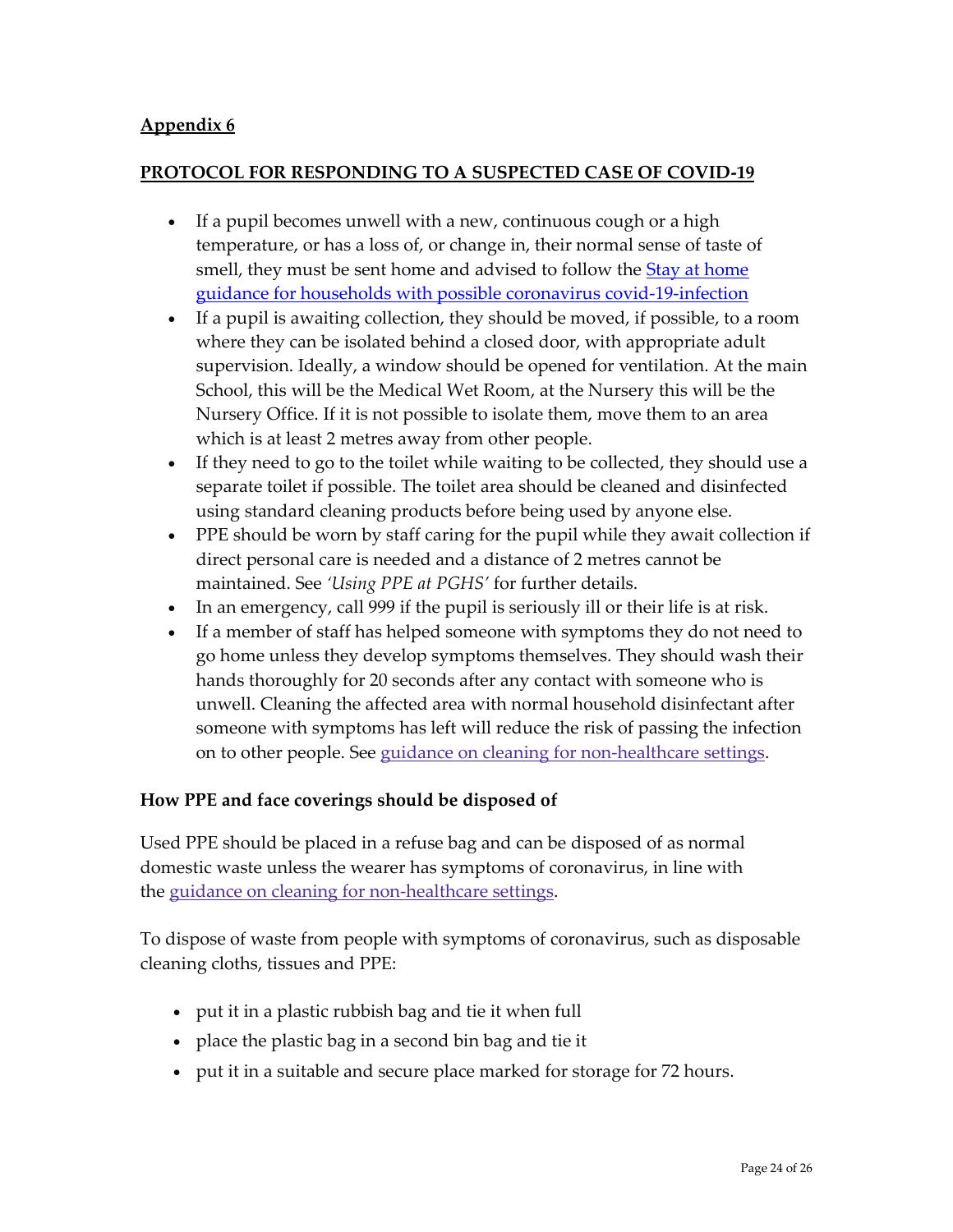Waste should be stored safely and securely. You should not put your waste in communal waste areas until the waste has been stored for at least 72 hours. Storing for 72 hours saves unnecessary waste movements and minimises the risk to waste operatives. This waste does not require a dedicated clinical waste collection in the above circumstances.

Further information is also available in the cleaning [non-healthcare](https://www.gov.uk/government/publications/covid-19-decontamination-in-non-healthcare-settings) settings [guidance.](https://www.gov.uk/government/publications/covid-19-decontamination-in-non-healthcare-settings)